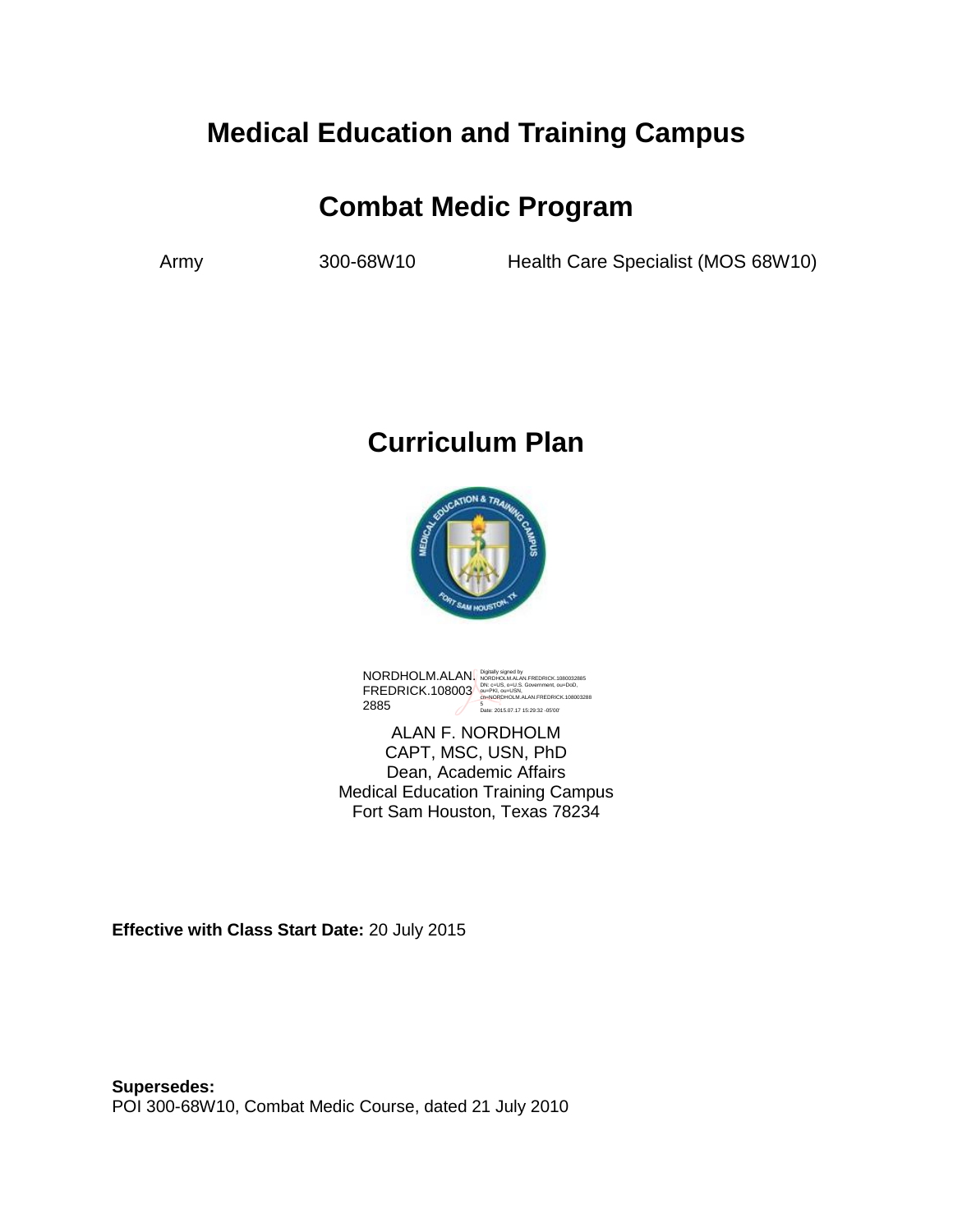## **Contents**

| EMT 102 National Registry of Emergency Medical Technician (NREMT)  6    |  |
|-------------------------------------------------------------------------|--|
|                                                                         |  |
|                                                                         |  |
|                                                                         |  |
|                                                                         |  |
|                                                                         |  |
|                                                                         |  |
|                                                                         |  |
|                                                                         |  |
|                                                                         |  |
|                                                                         |  |
|                                                                         |  |
|                                                                         |  |
|                                                                         |  |
|                                                                         |  |
|                                                                         |  |
|                                                                         |  |
|                                                                         |  |
|                                                                         |  |
|                                                                         |  |
| EMT 102 National Registry of Emergency Medical Technician (NREMT) 20-21 |  |
|                                                                         |  |
|                                                                         |  |
|                                                                         |  |
|                                                                         |  |
|                                                                         |  |
|                                                                         |  |
|                                                                         |  |
|                                                                         |  |
|                                                                         |  |
|                                                                         |  |
|                                                                         |  |
|                                                                         |  |
|                                                                         |  |
|                                                                         |  |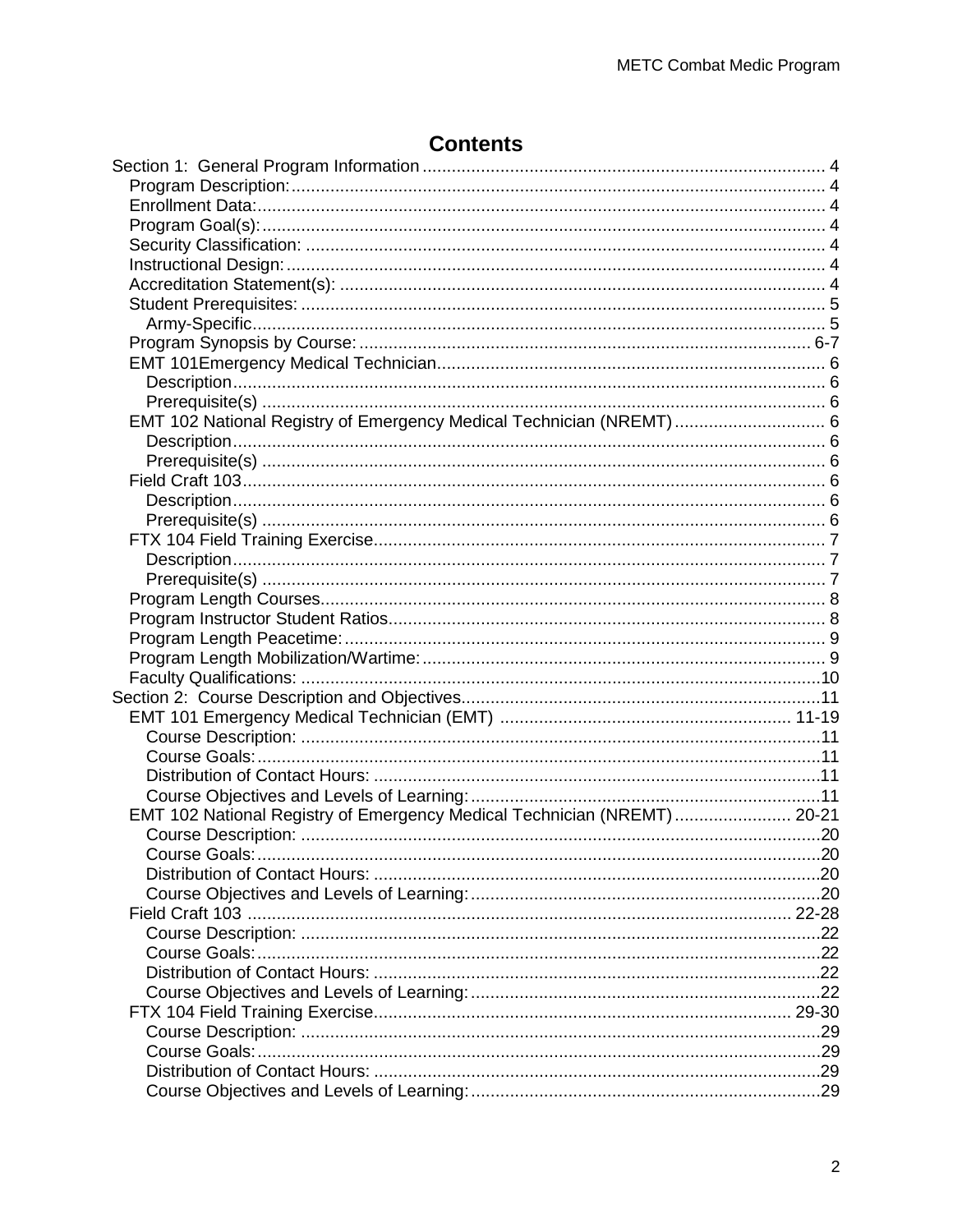## **Change Record**

| <b>Item to Change</b> | <b>Description</b> | Date<br>Approved |
|-----------------------|--------------------|------------------|
| Program               |                    |                  |
|                       |                    |                  |
|                       |                    |                  |
|                       |                    |                  |
|                       |                    |                  |

Note: Any time there is a change to the Curriculum Plan annotate the change number and approval date to the Change Record.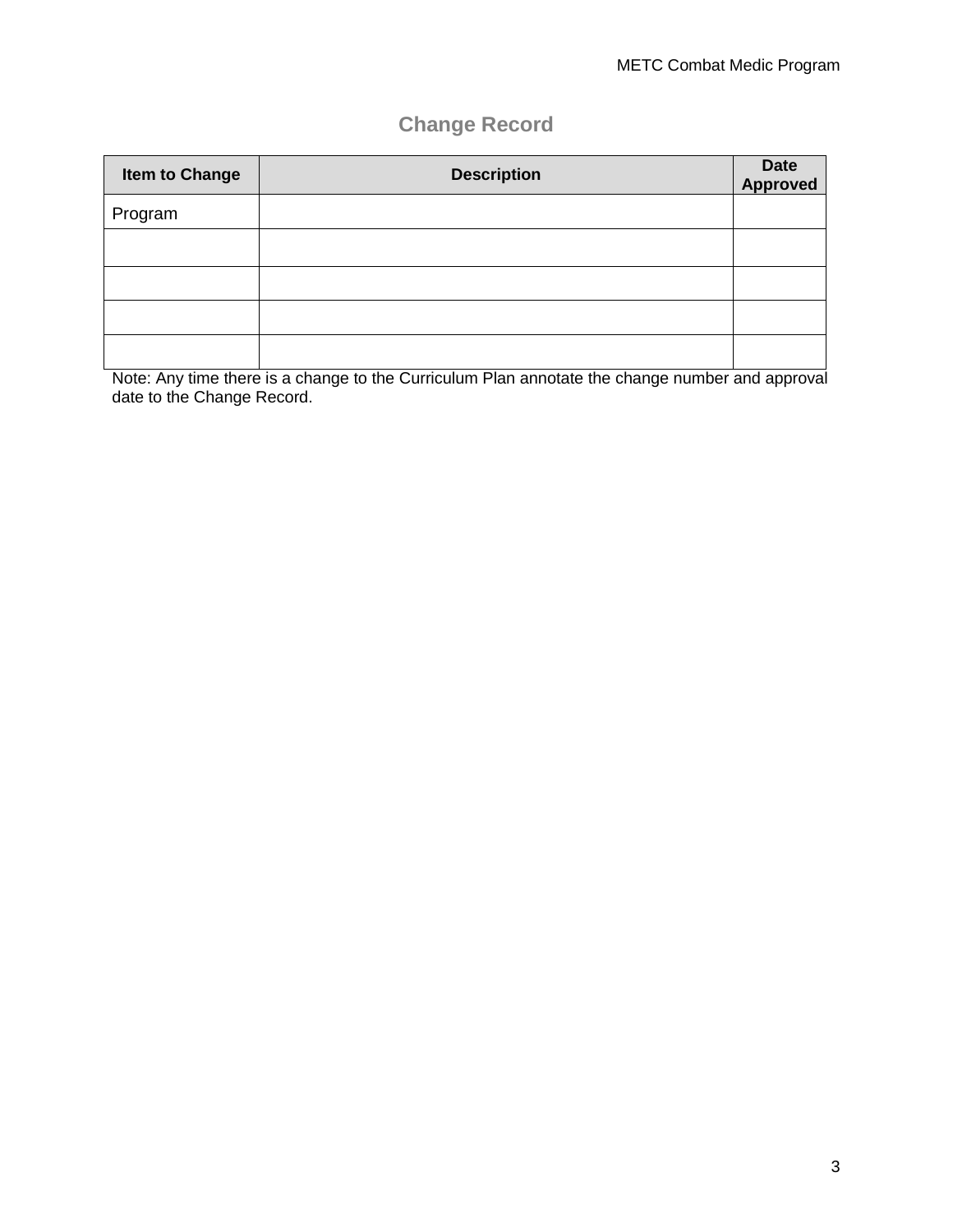## **Section 1: General Program Information**

## **Program Description:**

The instructional design for the Combat Medic Program courses is group-paced. This program trains the Combat Medic in skills necessary to become an effective Soldier and medical care provider. The Combat Medic Program provides enlisted personnel, from the Army, with a foundational knowledge of Basic Life Support, Basic Emergency Medical Technician (EMT), Limited Primary Care, and Tactical Combat Casualty Care (TCCC). The program consists of lectures, group activities, demonstrations, hands-on instruction and culminates in a Field Training Exercise (FTX). Performance exercises and written examinations are used to assess accumulation and retention of knowledge and skills.

#### **Enrollment Data:**

Minimum Enroll: 120 Maximum Enroll: 420 Programmed: 300 Entry Interval: 14 days

#### **Program Goal(s):**

The Combat Medic Program will prepare enlisted personnel to become a Health Care Specialist which is able to provide emergency medical treatment, limited primary care, force health protection, triage, combat trauma treatment and evacuation in a variety of operational and clinical environments from the point of injury or illness through the continuum of military health care.

#### **Security Classification:**

Unclassified

#### **Instructional Design:**

Group Paced

#### **Accreditation/Certification Statement:**

This program will be submitted to the American Council on Education for evaluation of credit hours. Additional accreditation information can be located by accessing the following internet sites:

Council on Occupational Education (COE) [www.council.org](http://www.council.org/)

National Registry of Emergency Medical Technicians [www.nremt.org](http://www.nremt.org/)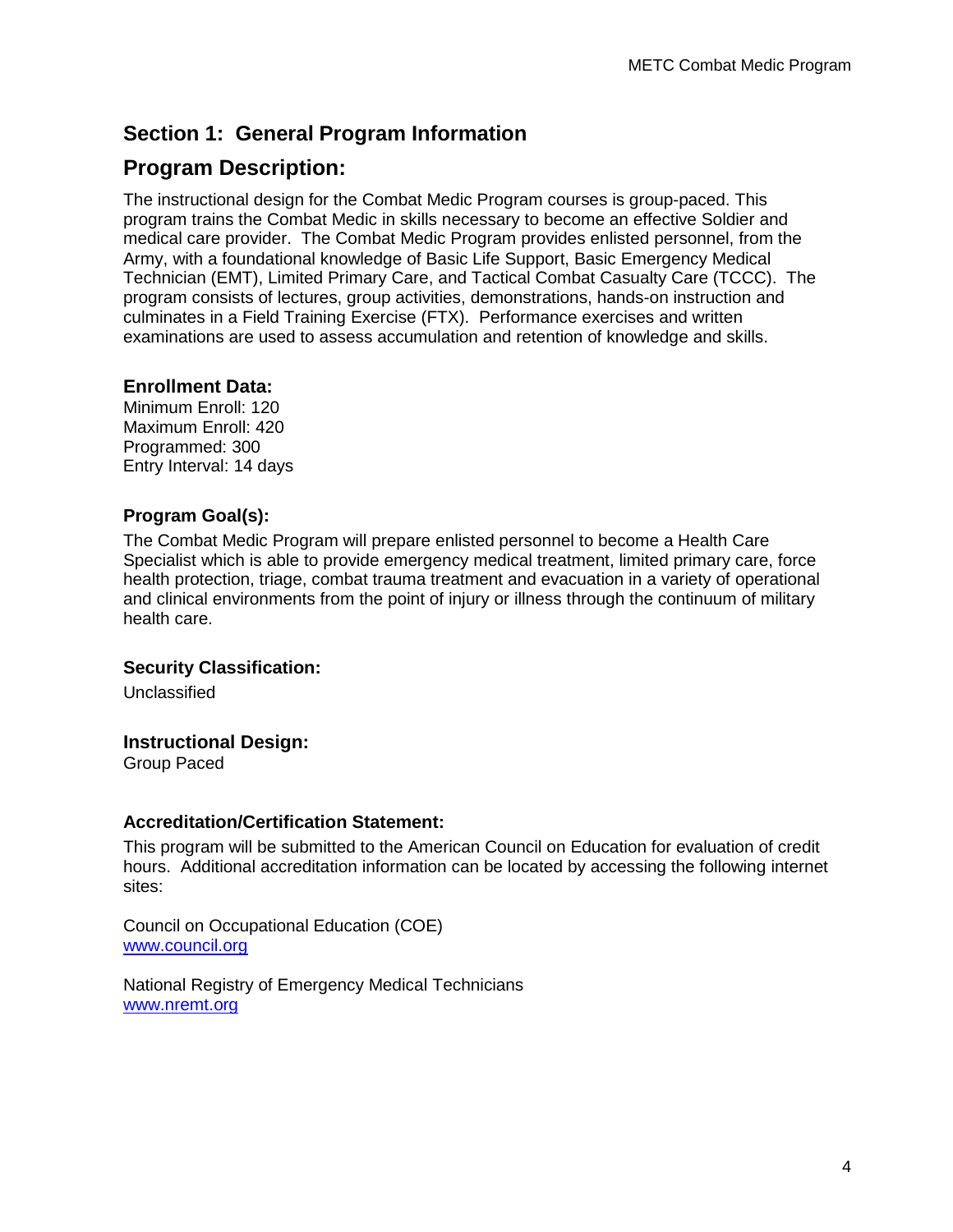#### **Student Prerequisites:**

**Army specific**: See DA Pam 611-21 and MOS Prerequisites. <https://www.atrrs.army.mil/atrrscc/prerequisites.aspx>

Active Army: SPC non-promotable and below. The service remaining requirement (SRR) upon completion of this course is 14 months IAW AR 614-200, Chapter 4, Table 4-1.

National Guard: SSG non-promotable and below. The SRR upon completion of this course is 2 years IAW PPOM 13-023.

Reserve Component: SSG non-promotable and below. The SRR upon completion of this course is 14 months IAW AR 614-200, Chapter 4, Table 4-1.

Qualifying scores: A minimum score of 105 in aptitude area ST and a minimum score of 110 in aptitude area GT in Armed Services Vocational Aptitude Battery (ASVAB) tests administered prior to January 2002: A minimum score of 102 in aptitude area ST and a minimum score of 110 in aptitude area GT in ASVAB tests administered on or after 2 January 2002 and prior to 1 July 2004: A minimum score of 101 in aptitude area ST and a minimum score of 107 in aptitude area GT in ASVAB tests administered on or after 1 July 2004. Applicants must not have any aversion to the sight of blood or bodily fluids.

Applicants must not have any history of a felony conviction, or conviction of crimes involving resident or out of hospital patients of a medical care facility, or financial exploitation of a person entrusted to the care of the applicant.

Applicants must also have no history of violence against person, animals or property, sexual misconduct, weapons/ammunition/explosives/arson charges, or drug activity involving illegal possession, buying, selling, or distribution of controlled substances or synthetics.

Prior to the departure from home station, Soldiers are required to reenlist or extend their terms of enlistment in order to fulfill the SRR upon completion of the course. When reporting for training and it is determined that Soldiers do not meet the SRR, they will not be accepted into the course unless they reenlist or extend to meet the SRR. Enlisted women who are pregnant must be counseled and/or processed IAW AR 635-200.

The physical profile (PULHES) applies to initial entry Soldiers only and is not to be used as a prerequisite for Soldiers reclassifying into this MOS; the physical demand rating of moderately heavy applies to Soldiers for reclassification.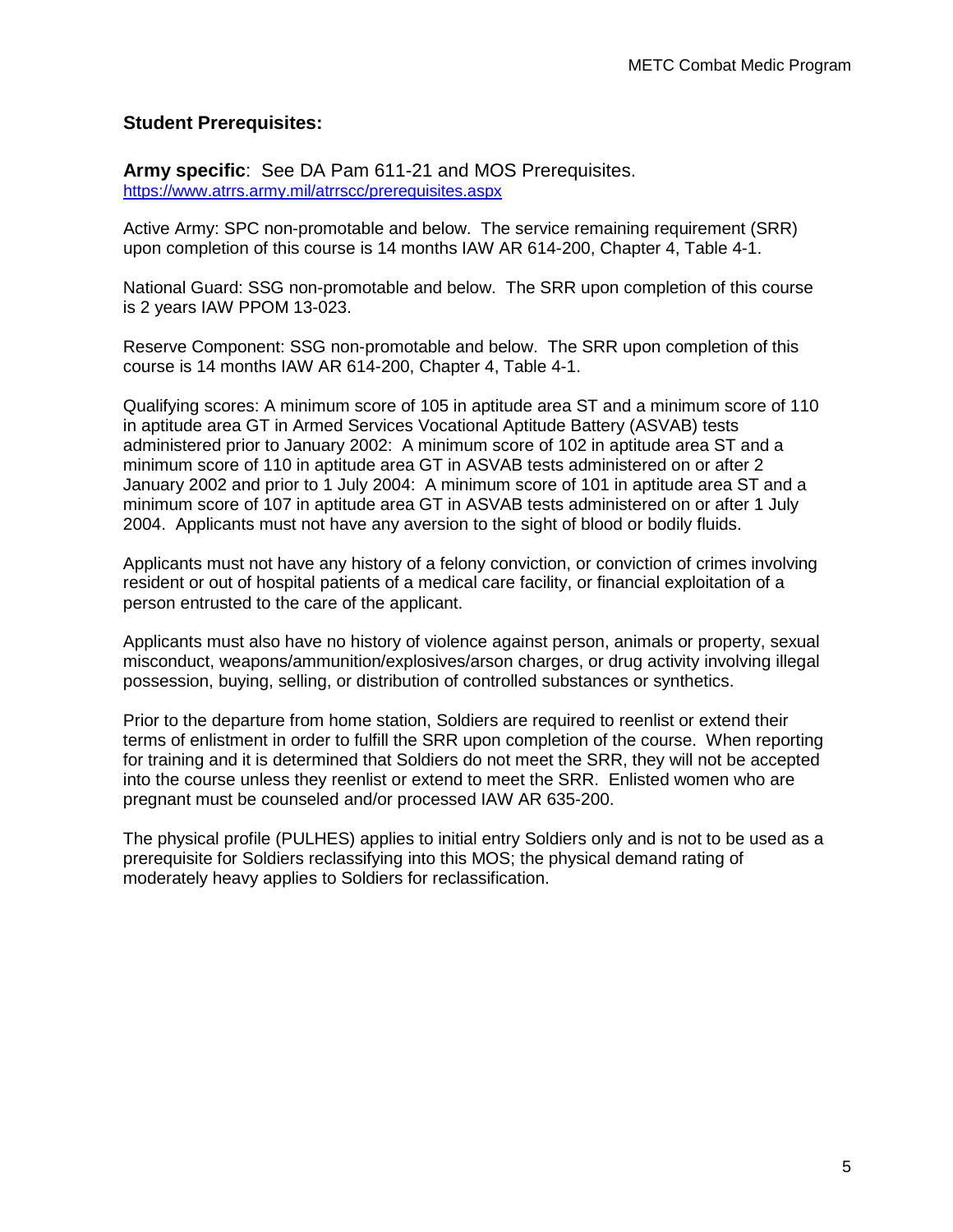### **Program Synopsis by Course**:

This program consists of multiple courses. All courses must be completed successfully to pass this program. The program length is 16 weeks, at Fort Sam Houston. The program provides a foundation in fundamental health care knowledge and skills involving the administration of emergency medical treatment, casualty evacuation, force health protection, and routine patient care on the battlefield and in military facilities. The program begins with an Emergency Medical Technician (EMT) course, followed by the National Registry Emergency Medical Technicians (NREMT) EMT certification examination and continuing into Field Craft. This 16 week curriculum features advanced trauma care, patient evacuation, force health protection and limited primary care training culminating in a Field Training Exercise (FTX).

## **EMT 101 Emergency Medical Technician (EMT)**

This course provides basic understanding of the knowledge and skill necessary to function as an EMT. Successful students will master theories in pre-hospital care, transporting patients, and anatomy and physiology, with a focus on patient assessment and appropriate interventions in various rescue scenarios, including trauma, extrication, medical emergencies, behavioral and environmental emergencies and special populations such as children and the elderly. Training in basic life support (cardiopulmonary resuscitation) and certification will also be provided.

Prerequisite(s): None

#### **EMT 102 National Registry of Emergency Medical Technician: (NREMT Certification)**

This course is the culmination of all emergency medical technician training students will receive in the program. It provides the required competencies necessary for each student to effectively treat pre-hospital patients that present in emergency and non-emergency conditions. Upon successful completion of this course, the student will demonstrate their comprehension of all cognitive knowledge and psychomotor skills by taking the NREMT EMT Computer Adaptive Test (CAT) and the NREMT Practical Examination.

Prerequisite(s): EMT 101, American Heart Association (AHA) Basic Life Support (BLS) certificate

## **Field Craft 103**

This course provides students an advanced knowledge base and skill set in medical topics that include Limited Primary Care, Battlefield Medicine, the U.S. Army Evacuation System with emphasis on capabilities at each role of care; Preventive Medicine, Combat Medic Resiliency Training, International and Humanitarian Law, Geneva Conventions, Recovery of Human Remains, Suicide Prevention, Casualty Triage, and Environmental Threats. Specific topics with the course include abdominal primary care, basic wound care, respiratory care, orthopedic care, EENT care, infection asepsis and sterile techniques, injections, basic pharmacology, medication administration, venipuncture, sick call and medical documentation. With respect to Tactical Combat Casualty Care (TCCC), the course focuses on core competencies that include combat casualty assessment, vascular access, shock management, hemorrhage control, tourniquet usage, advanced airway management to include surgical cricothyroidotomy and fluid resuscitation (to include mathematical formulas for drug and fluid administration). Curriculum includes detailed lectures on pathophysiology and multi-system trauma management including abdominal trauma, burn complications,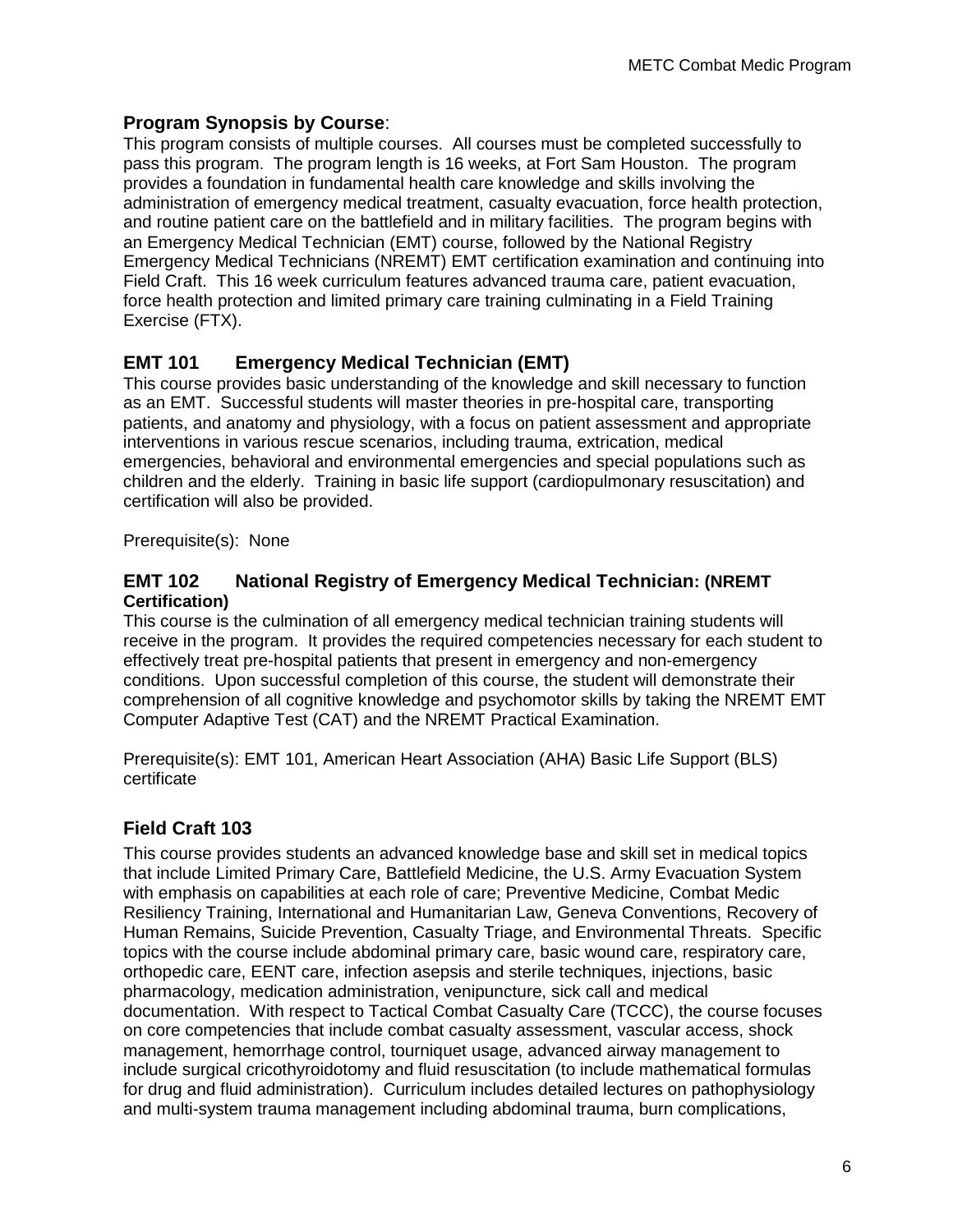head injuries with traumatic brain injury, musculoskeletal trauma, and ocular injuries. Each didactic topic will be followed by a cognitive and/or psychomotor skills evaluation.

Prerequisite (s): EMT 101, EMT 102, AHA BLS certificate

### **FTX 104 Field Training Exercise**

This course provides students the opportunity to perform as a Combat Medic in a tactical field environment. The Field Training Exercise (FTX) allows students to apply the knowledge, skills and individual tasks learned in EMT 101 and Field Craft 103, to various tactical combat settings, and affords them the opportunity to reinforce warrior tasks and battle drills learned in Basic Training. The FTX consists of 128 total hours of instruction over an 11 day period which is approached in crawl/walk and run practical exercises and 12 hours of trauma lanes assessment. There is an emphasis in this course on the completion of a combat casualty assessment, applying proper triage and treatment to casualties who have suffered simulated combat wounds and the evacuation of those casualties to higher levels of care. Students will perform these tasks in a variety of settings to include dismounted patrol, military operations in urban terrain (MOUT), convoy operations and the battalion aid station (BAS). On day 7 of the FTX the students receive instruction on decontamination of chemical casualties. Training will be focused on multiple casualties in simulated mass casualty settings using advanced simulation devices.

Prerequisite(s): EMT 101, EMT 102, FC 103, be a NREMT EMT and possess AHA BLS certificate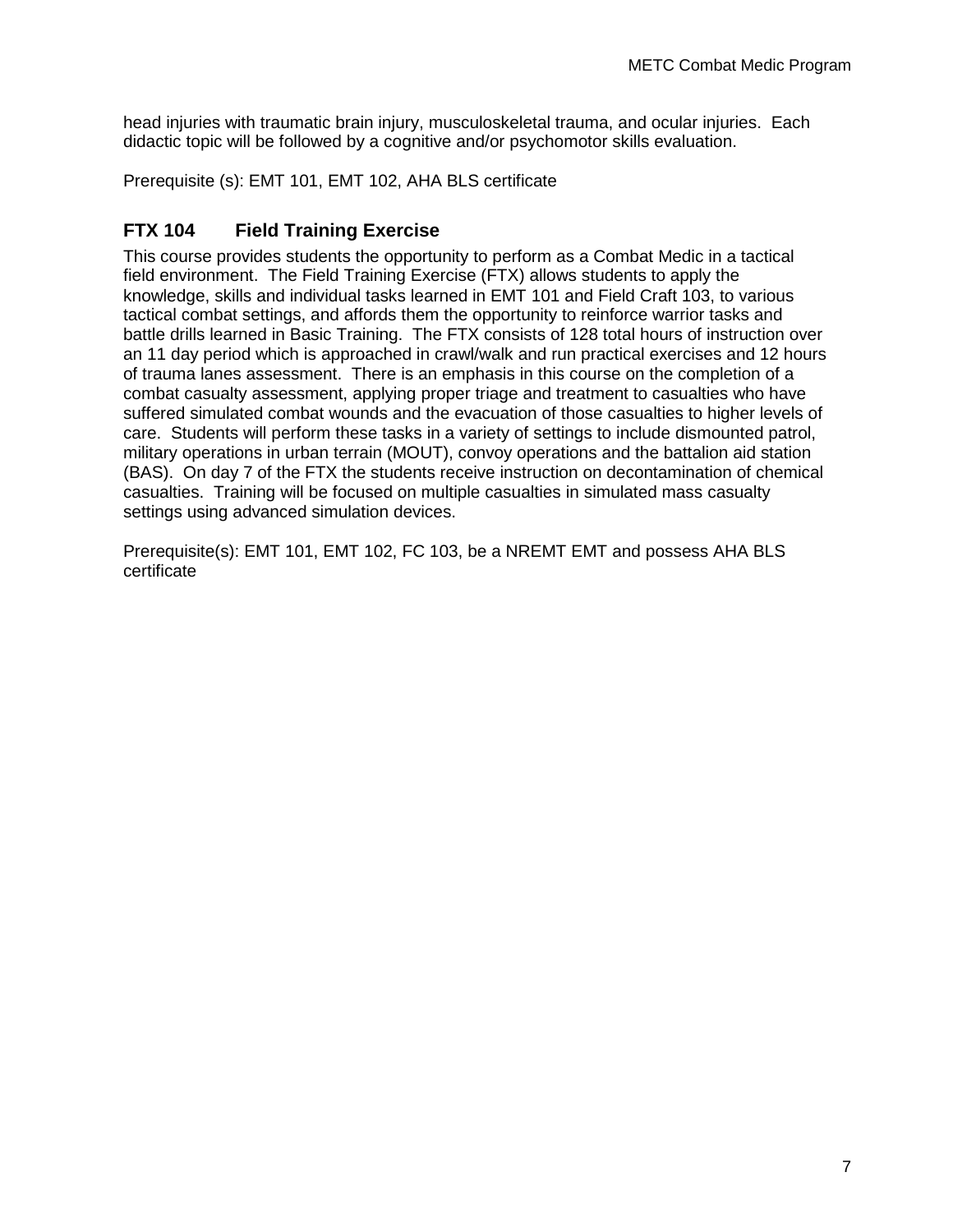## **Program Length Courses**

| <b>Course</b>                  | <b>Course Title</b>                          | <b>Did</b> | Lab/<br><b>Prac</b> | <b>Clin</b> | <b>WTest</b> | <b>PTest</b> | Other    | Req'd<br>Act. | Total |
|--------------------------------|----------------------------------------------|------------|---------------------|-------------|--------------|--------------|----------|---------------|-------|
| <b>EMT 101</b>                 | <b>Emergency Medical</b><br>Technician (EMT) | 117        | 55                  | $\Omega$    | 26           | 0            | $\Omega$ | $\Omega$      | 198   |
| <b>EMT 102</b>                 | <b>Emergency Medical</b><br>Technician (EMT) | 4          | 4                   | 0           | 8            | 20           | $\Omega$ | 0             | 36    |
| <b>Field Craft</b><br>(FC) 103 | <b>Field Craft</b>                           | 55.5       | 171.5               | 0           | 12           | 16           | $\Omega$ | $\Omega$      | 255   |
| <b>FTX 104</b>                 | <b>Field Training</b><br>Exercise            | 0          | 116                 | $\Omega$    | $\Omega$     | 12           | $\Omega$ | 0             | 128   |
|                                | * Program<br>Administrative Time             | $\Omega$   | $\Omega$            | $\mathbf 0$ | $\Omega$     | $\Omega$     | $23*$    | $\Omega$      | $23*$ |
|                                | <b>TOTAL</b>                                 | 176.5      | 346.5               | $\bf{0}$    | 46           | 48           | $23*$    | $\bf{0}$      | 640   |

**\*** Not part of actual POI time, used for reteach/retest.

|                                 |                       | Kev                                                                                                       |
|---------------------------------|-----------------------|-----------------------------------------------------------------------------------------------------------|
| <b>Didactic</b>                 | Did                   | Instructor/self-paced formats for<br>dissemination of information                                         |
| Lab/Practical                   | $L$ ab/<br>Prac       | Demonstration/hands-on practice                                                                           |
| Clinical                        | Clin                  | Patient care or other supervised<br>work experience                                                       |
| Written or<br>Practical<br>Test | <b>WTest</b><br>PTest | Formal written/hands-on student<br>assessments, includes time for<br>pre-test review & post-test critique |
| Other                           | Other                 | All other formats for instruction                                                                         |
| Required<br><b>Activities</b>   | Reg'd                 | All other non-instruction activities                                                                      |

## **Program Instructor – Student Ratios**

| <b>Course</b>                  | <b>Course Title</b>                          | <b>Did</b> | Lab/<br><b>Prac</b> | <b>Clin</b> | <b>WTest PTest</b> |     | <b>Other</b> | Req'd<br>Act. |
|--------------------------------|----------------------------------------------|------------|---------------------|-------------|--------------------|-----|--------------|---------------|
| <b>EMT 101</b>                 | <b>Emergency Medical</b><br>Technician (EMT) | 1:30       | 1:6                 | 0           | 1:30               | 1:6 | 1:4          | $\Omega$      |
| <b>EMT 102</b>                 | <b>Emergency Medical</b><br>Technician (EMT) | 0          | 0                   | 0           | $\Omega$           | 1:1 | 0            |               |
| <b>Field Craft</b><br>(FC) 103 | <b>Field Craft</b>                           | 1:30       | 1:6                 | $\Omega$    | 1:30               | 1:1 | 0            |               |
| <b>FTX 104</b>                 | <b>Field Training</b><br>Exercise            | 1:30       | 1:6                 | $\Omega$    | 0                  | 1:1 | 0            |               |
|                                | TOTAL                                        |            |                     |             |                    |     |              |               |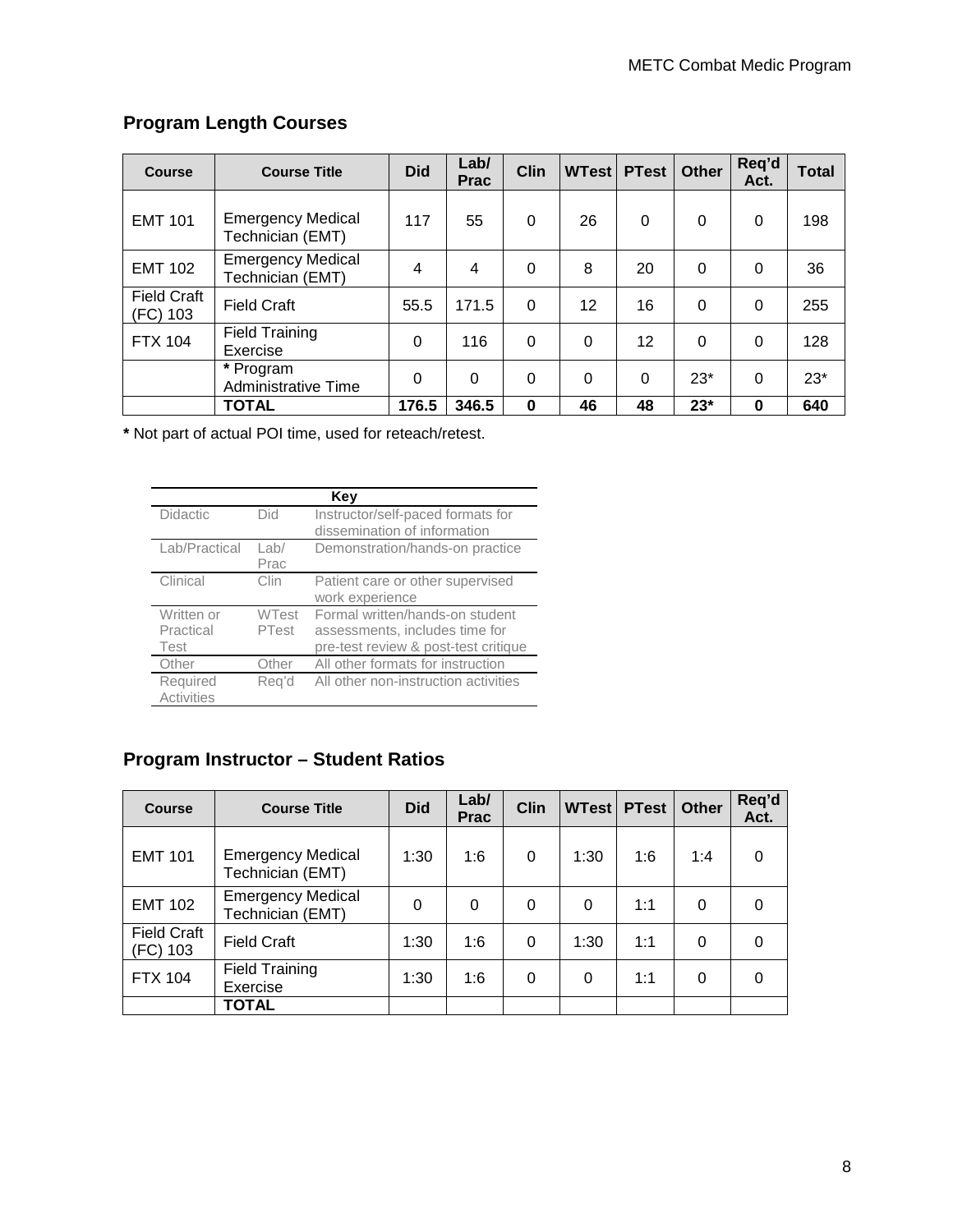## **Program Length Peacetime:**

|                       |                           | <b>METC</b> | Army  |
|-----------------------|---------------------------|-------------|-------|
| Program               | <b>Didactic</b>           | 176.5       | 176.5 |
| Hours <sup>1</sup>    | Lab/Practical             | 346.5       | 346.5 |
|                       | Written Test <sup>2</sup> | 46          | 46    |
|                       | <b>Practical Test</b>     | 48          | 48    |
|                       | Other (Refer to Notes)    | $23*$       | $23*$ |
| Total<br><b>Hours</b> |                           | 640         | 640   |

**\*** Not part of actual POI time, used for reteach/retest.

#### **Program Length Mobilization/Wartime:**

|                       |                            | <b>METC</b> | Army        | <b>Navy</b> | Air<br><b>Force</b> | <b>Coast</b><br><b>Guard</b> |
|-----------------------|----------------------------|-------------|-------------|-------------|---------------------|------------------------------|
| <b>Phase I Hours</b>  | <b>Didactic</b>            | 0           | $\Omega$    |             |                     |                              |
|                       | Lab/Practical              | $\Omega$    | 0           |             |                     |                              |
|                       | <b>Written Test</b>        | $\Omega$    | 0           |             |                     |                              |
|                       | <b>Practical Test</b>      | 0           | 0           |             |                     |                              |
|                       | Other                      | $\Omega$    | $\mathbf 0$ |             |                     |                              |
|                       | <b>Required Activities</b> | $\Omega$    | $\Omega$    |             |                     |                              |
|                       |                            |             |             |             |                     |                              |
| <b>Clinical/</b>      | <b>Didactic</b>            | $\Omega$    | $\Omega$    |             |                     |                              |
| <b>Phase II Hours</b> | Lab/Practical              | $\Omega$    | 0           |             |                     |                              |
|                       | Clinical                   | 0           | 0           |             |                     |                              |
|                       | <b>Written Test</b>        | $\Omega$    | $\Omega$    |             |                     |                              |
|                       | <b>Practical Test</b>      | $\Omega$    | $\mathbf 0$ |             |                     |                              |
|                       | Other                      | $\Omega$    | $\mathbf 0$ |             |                     |                              |
|                       | <b>Required Activities</b> | $\Omega$    | $\Omega$    |             |                     |                              |
|                       |                            |             |             |             |                     |                              |
| <b>Total Hours</b>    |                            | 0           | 0           |             |                     |                              |

| Key                   |              |                                                                |  |  |  |  |
|-----------------------|--------------|----------------------------------------------------------------|--|--|--|--|
| <b>Didactic</b>       | Did          | Instructor/self-paced formats for dissemination of information |  |  |  |  |
| Lab/Practical         | Lab/Prac     | Demonstration/hands-on practice                                |  |  |  |  |
| Clinical              | Clin         | Patient care or other supervised work experience               |  |  |  |  |
| Written or            | <b>WTest</b> | Formal written/hands-on student assessments, includes time     |  |  |  |  |
| <b>Practical Test</b> | PTest        | for pre-test review & post-test critique                       |  |  |  |  |
| Other                 | Other        | All other formats for instruction                              |  |  |  |  |
| Required              | Read         | All other non-instruction activities                           |  |  |  |  |
| <b>Activities</b>     |              |                                                                |  |  |  |  |

<span id="page-8-0"></span><sup>&</sup>lt;sup>1</sup> An 8 hour training day is the standard; exceptions are noted

<span id="page-8-1"></span> $2$  Time for end of course critique included in hours for last written exam in each course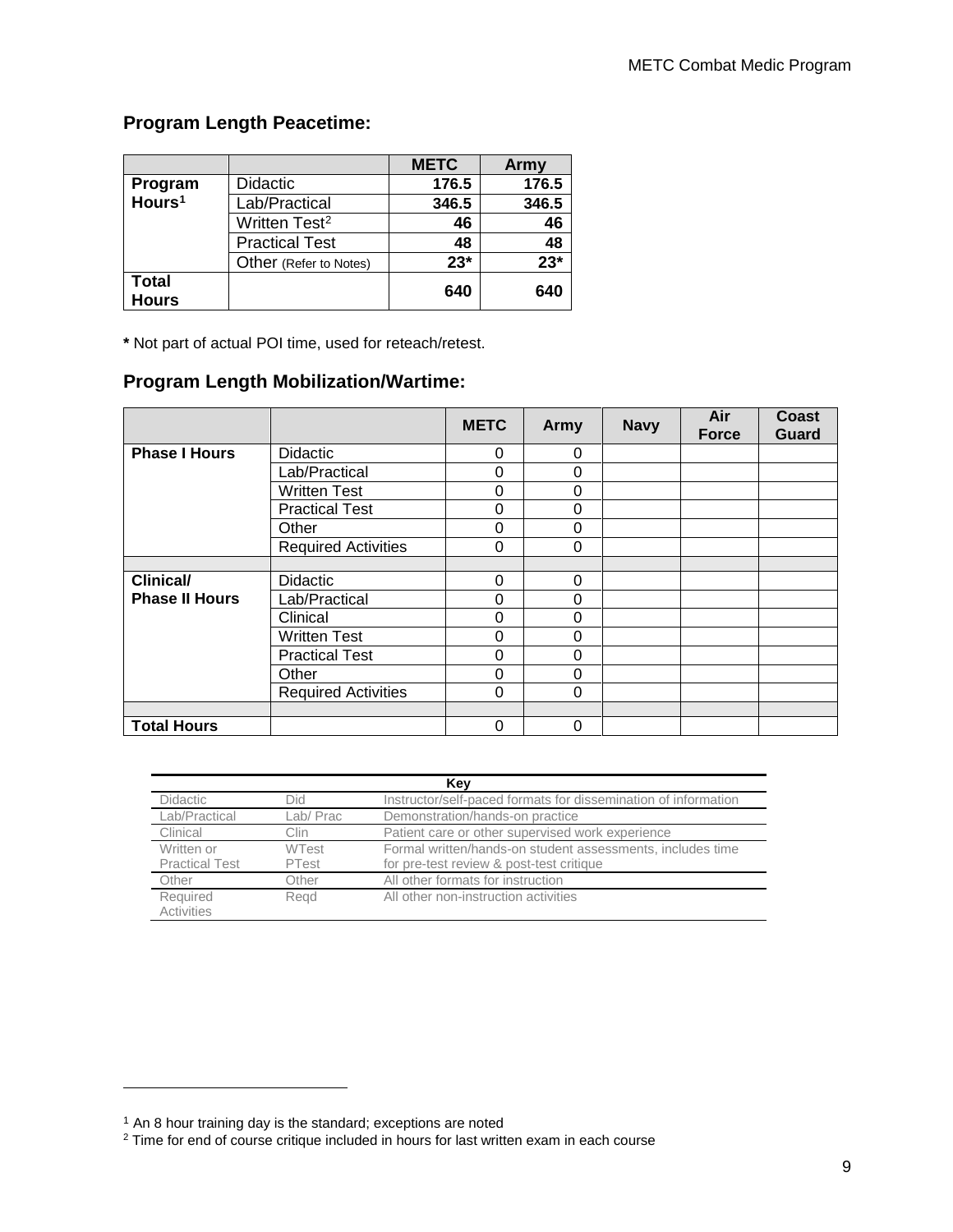### **Faculty Qualifications:**

The Program Director is required to be a Board Certified Physician Assistant.

Instructors must have completed the METC instructor training course or an equivalent Service instructor course. Instructors also must have completed a teaching internship and have all appropriate subject-matter qualifications. Military instructors must hold MOS 68W and civilian instructors must be certified as an EMT with 68W military experience, or be certified as a Paramedic. See the METC Faculty Development Policy for additional information regarding faculty qualifications.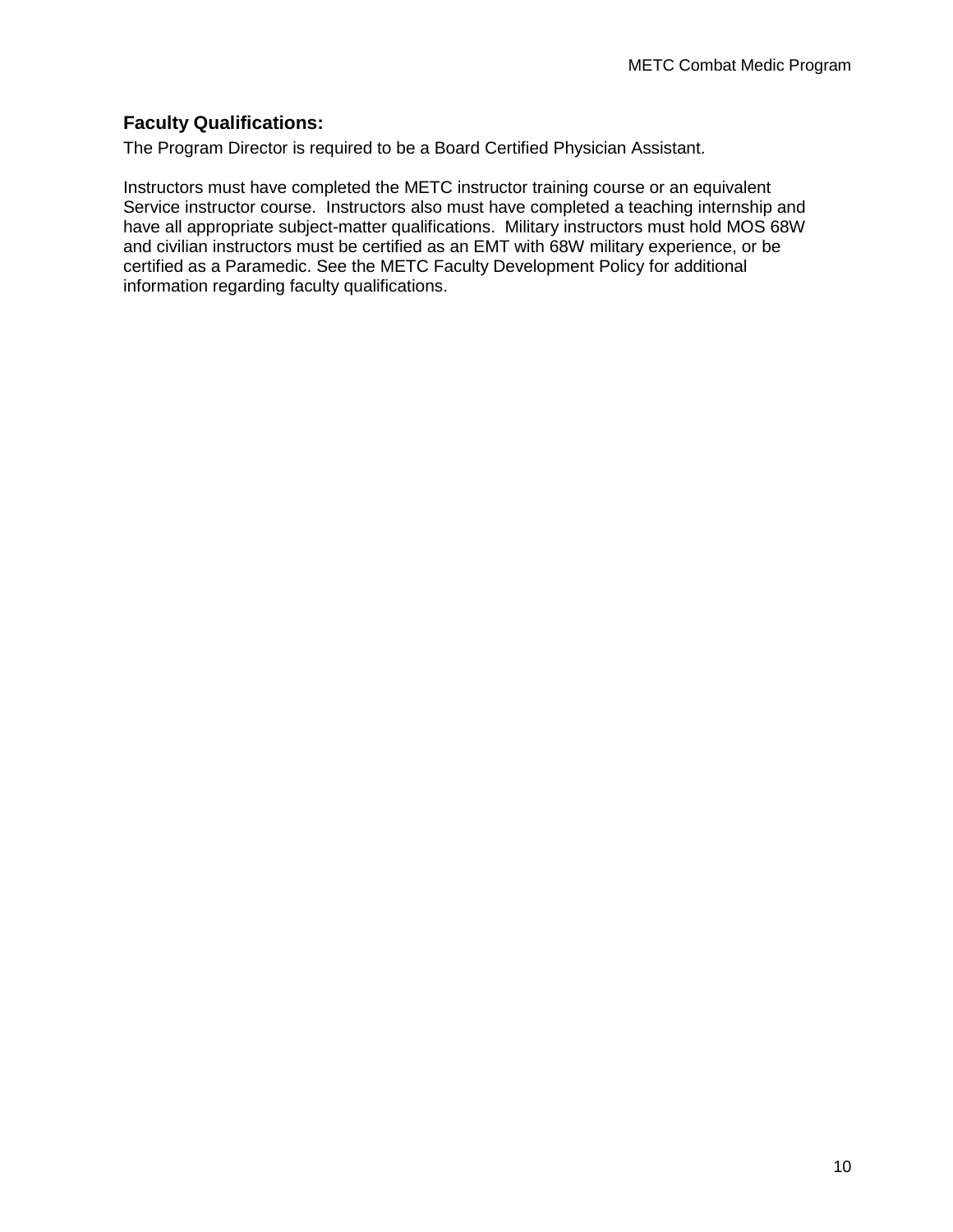## **Section 2: Course Descriptions and Objectives**

### **EMT 101 Emergency Medical Technician (EMT)**

#### **Course Description:**

This course provides basic understanding of the knowledge and skill necessary to function as an EMT. Successful students will master theories in pre-hospital care, transporting patients, and anatomy and physiology, with a focus on patient assessment and appropriate interventions in various rescue scenarios, including trauma, extrication, medical emergencies, behavioral and enviromental emergencies and special population such as children and the elderly. Training in basic life support (cardiopulmonary resuscitation) and certification will also be provided.

Prerequisites(s): None

#### **Course Goal(s):**

Students gain an understanding of the basic medical principles and what is required to be a nationally certified Emergency Medical Technician. This introduction will benefit them when they attend additional courses (Field Craft 103) within the training program.

| Unit #         | <b>Unit Title</b>                                | <b>Did</b> | Lab/<br><b>Prac</b> | <b>Clin</b> | <b>WTest</b> | <b>PTest</b> | <b>Other</b> | Req'd<br>Act. | <b>Total</b>    |
|----------------|--------------------------------------------------|------------|---------------------|-------------|--------------|--------------|--------------|---------------|-----------------|
| 1              | <b>Basic Life Support</b>                        | 8          |                     |             |              |              |              |               | 9               |
| 2              | Introduction to Emergency<br><b>Medical Care</b> | 16         |                     |             | 3            |              |              |               | 19              |
| 3              | Managing Your Patient's<br>Airway                | 8          | 6                   |             | 3            |              |              |               | 17              |
| 4              | <b>Patient Assessment</b>                        | 18         | 8                   |             | 3            |              |              |               | 29              |
| 5              | <b>Medical Emergencies</b>                       | 23         | 19                  |             | 3            |              |              |               | 45              |
| 6              | Trauma                                           | 21         | 18                  |             | 3            |              |              |               | 42              |
| $\overline{7}$ | <b>Special Populations</b>                       | 14         | 4                   |             | 3            |              |              |               | 21              |
| 8              | <b>Ambulance Operations</b>                      | 9          |                     |             | 3            |              |              |               | 12 <sub>2</sub> |
| 9              | <b>DCMT Final Written Exam</b>                   |            |                     |             | 4            |              |              |               | 4               |
| <b>Total</b>   |                                                  | 117        | 55                  |             | 26           |              |              |               | 198             |

#### **Distribution of Contact Hours:**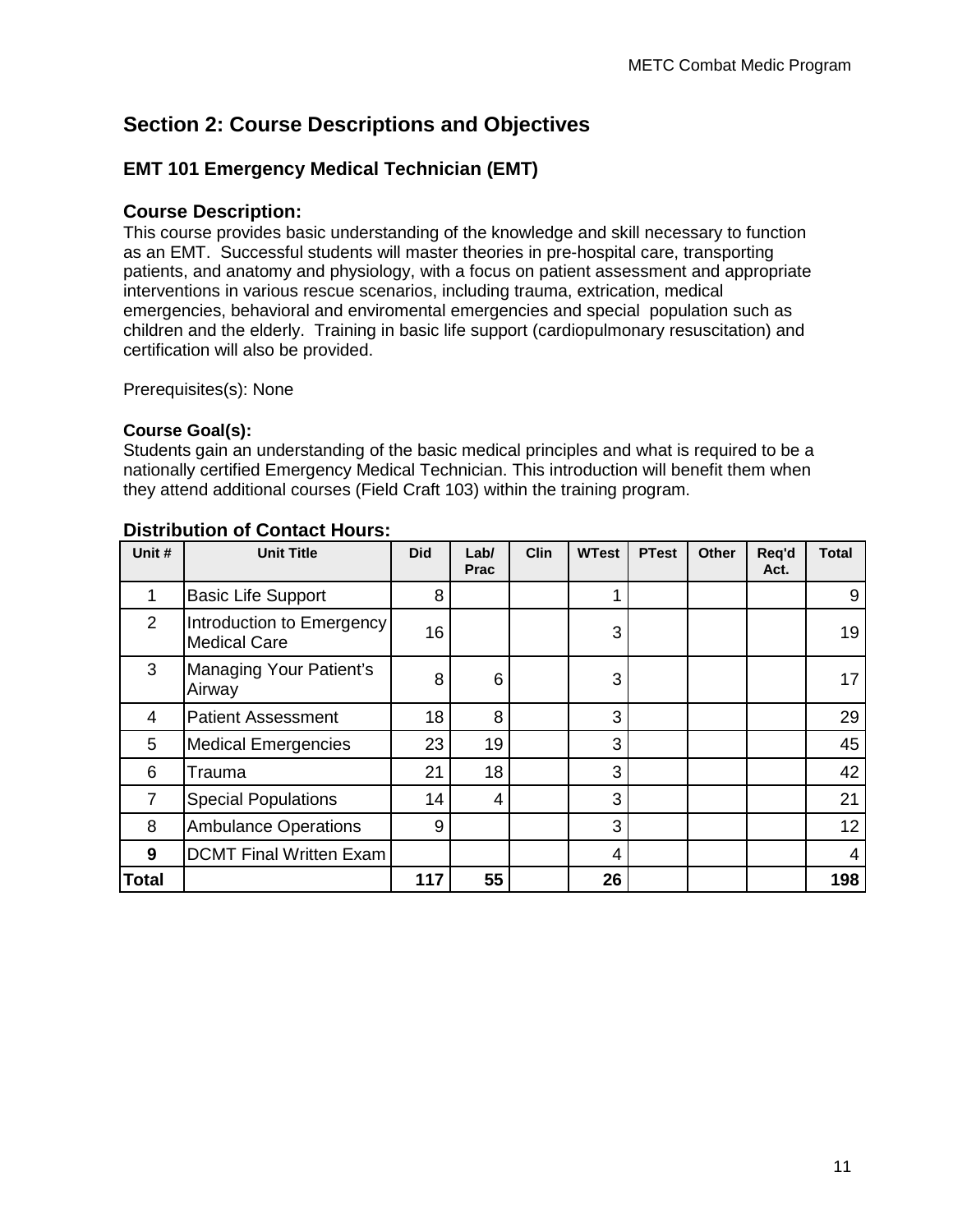| Learning<br>Objective # | <b>Lesson Name</b>                       | <b>Lesson Objective</b>                                                                                                                                                          |                | <b>Level of Learning</b> |                  |
|-------------------------|------------------------------------------|----------------------------------------------------------------------------------------------------------------------------------------------------------------------------------|----------------|--------------------------|------------------|
|                         |                                          |                                                                                                                                                                                  | Cognitive      | Psycho-<br>motor         | <b>Affective</b> |
|                         | Unit 1: Basic Life Support               |                                                                                                                                                                                  |                |                          |                  |
| 1.1.1                   | <b>Basic Life</b><br>Support (BLS)       | Given an unconscious patient perform<br>Basic Life Support (BLS) IAW for<br><b>Healthcare Providers and the American</b><br>Heart Association (AHA) standards and<br>guidelines. | C <sub>2</sub> | P <sub>2</sub>           |                  |
|                         | Unit 2: Introduction to EMT              |                                                                                                                                                                                  |                |                          |                  |
| 2.1.1                   | Introduction to                          | Identify basic facts about the history of the<br>modern EMS system and the functional<br>elements of an EMS system.                                                              | C <sub>1</sub> |                          |                  |
| 2.1.2                   | Emergency<br><b>Medical Care</b>         | Identify basic facts about the standards<br>and components of the EMS System.                                                                                                    | C <sub>1</sub> |                          |                  |
| 2.1.3                   |                                          | Identify basic facts about the roles and<br>responsibilities of the EMT.                                                                                                         | C <sub>1</sub> |                          |                  |
| 2.2.1                   | The Well-Being<br>of the EMT             | Identify basic facts about maintaining<br>proper physical and emotional health as an<br>EMT.                                                                                     | C <sub>1</sub> |                          | A <sub>1</sub>   |
| 2.2.2                   |                                          | Identify basic facts about different hazards<br>involving emergency situations and the<br>importance of maintaining scene safety as<br>an EMT.                                   | C <sub>1</sub> |                          |                  |
| 2.3.3                   |                                          | Recognize patients and/or immediate<br>family that are experiencing emotional<br>distress as a result of a medical<br>emergency.                                                 | C <sub>1</sub> |                          | A <sub>1</sub>   |
| 2.4.1                   | Lifting and                              | Identify facts about proper lifting<br>techniques to prevent individual injuries to<br>the human body.                                                                           | C <sub>1</sub> |                          |                  |
| 2.4.2                   | <b>Moving Patients</b>                   | Identify facts about the different methods<br>and techniques used to carry patients.                                                                                             | C <sub>1</sub> |                          |                  |
| 2.5.1                   | Medical, Legal,<br>and Ethical<br>Issues | Understand the key medical legal concerns<br>and ethical issues facing pre-hospital care.                                                                                        | C <sub>2</sub> |                          | A2               |
| 2.6.1                   |                                          | Identify medical terminology, including<br>roots, prefixes, suffices, and abbreviations.                                                                                         | C <sub>1</sub> |                          |                  |
| 2.6.2                   | Medical<br>Terminology/<br>A&P           | Identify the structures and functions of<br>human anatomy and physiology.                                                                                                        | C <sub>1</sub> |                          |                  |
| 2.6.3                   |                                          | Explain directional and positional<br>anatomical terminology.                                                                                                                    | C <sub>2</sub> |                          |                  |

## **Course Objectives and Levels of Learning**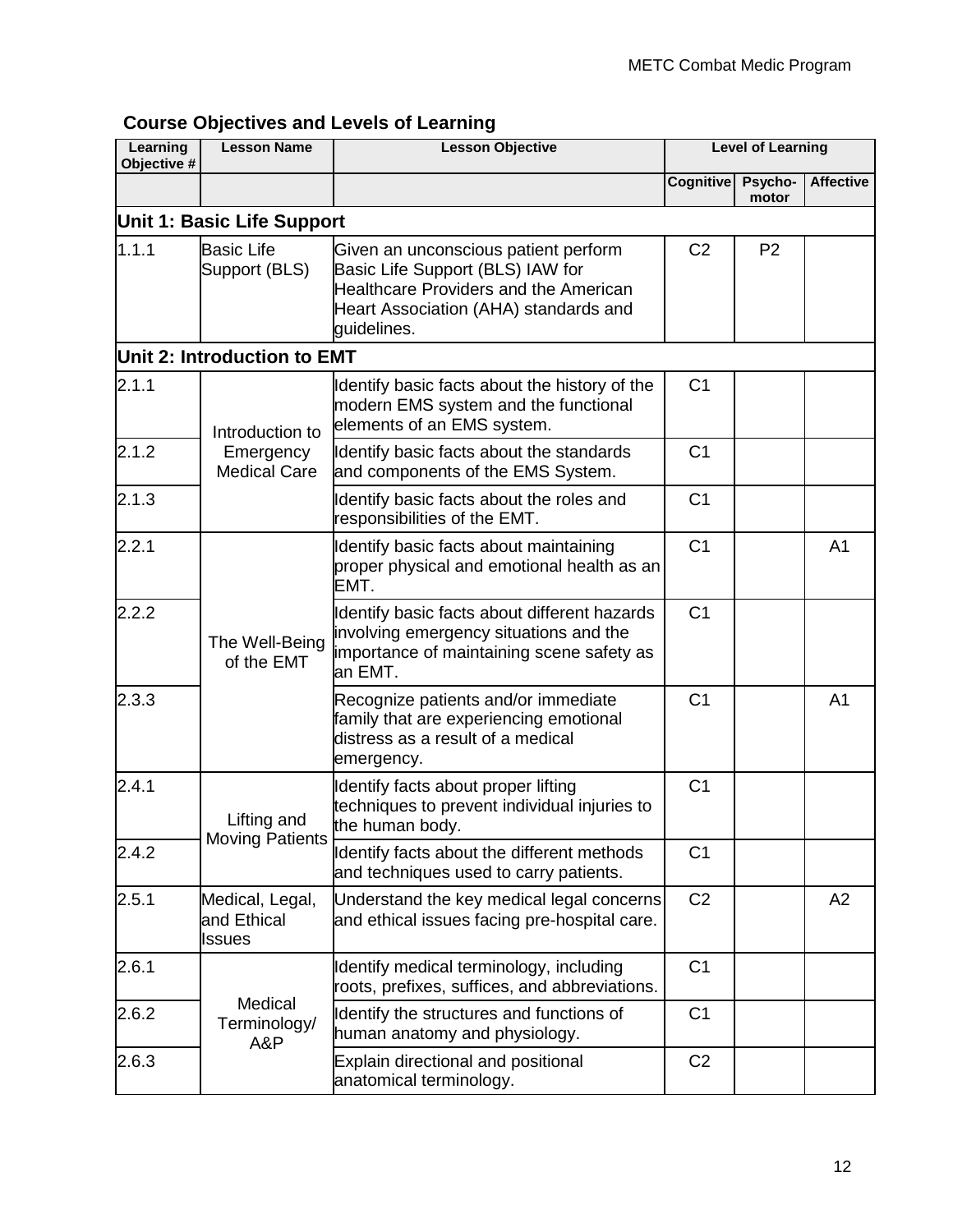| Learning<br>Objective # | <b>Lesson Name</b>                | <b>Lesson Objective</b>                                                                                                                                   | <b>Level of Learning</b> |                  |                  |
|-------------------------|-----------------------------------|-----------------------------------------------------------------------------------------------------------------------------------------------------------|--------------------------|------------------|------------------|
|                         |                                   |                                                                                                                                                           | <b>Cognitive</b>         | Psycho-<br>motor | <b>Affective</b> |
| 2.6.4                   | Medical<br>Terminology/<br>A&P    | Explain how key body systems function.                                                                                                                    | C <sub>2</sub>           |                  |                  |
| 2.7.1                   |                                   | Explain the relationship between the<br>respiratory and circulatory systems to<br>include the functions and different<br>dysfunctions for these systems.  | C <sub>2</sub>           |                  |                  |
| 2.7.2                   | Principles of<br>Pathophysiology  | Identify basic facts about the structure and<br>functions of the human cell.                                                                              | C <sub>1</sub>           |                  |                  |
| 2.7.3                   |                                   | Explain the functions and dysfunctions of<br>the nervous, endocrine, immune systems<br>and fluid balances.                                                | C <sub>2</sub>           |                  |                  |
| 2.8.1                   | Life Span<br>Development          | Identify basic facts about the physiologic<br>and psychosocial changes occurring in the<br>human being from infancy through late<br>adulthood.            | C <sub>1</sub>           |                  |                  |
|                         |                                   | Unit 3: Managing Your Patient's Airway                                                                                                                    |                          |                  |                  |
| 3.1.1                   | Airway                            | Identify the basic anatomy and physiology<br>of the upper and lower airways.                                                                              | C <sub>1</sub>           |                  |                  |
| 3.1.2                   | Management                        | Explain the elements of assessing and<br>managing a patient's airway.                                                                                     | C <sub>2</sub>           |                  |                  |
| 3.2.1                   |                                   | Identify the basic anatomy and physiology<br>facts of respiratory system.                                                                                 | C <sub>1</sub>           |                  |                  |
| 3.2.2                   | Respiration and<br>Artificial     | Identify the basic facts associated with<br>maintaining a patent airway, adequate<br>mechanical ventilation, and respiration for<br>patients of all ages. | C <sub>1</sub>           |                  |                  |
| 3.2.3                   | Ventilation                       | Describe the use of oxygen delivery<br>systems and devices.                                                                                               | C <sub>1</sub>           |                  |                  |
| 3.2.4                   |                                   | Identify the basic facts associated with<br>patients that are at risk for failure of the<br>cardiopulmonary system.                                       | C <sub>1</sub>           |                  |                  |
| 3.3.1                   | Airway                            | Demonstrate the proper methods of<br>assessing and managing a patient's airway<br>for proper oxygenation and ventilation.                                 |                          | P <sub>2</sub>   |                  |
| 3.3.2                   | Management<br>Lab                 | Demonstrate the proper procedures for<br>maintaining a patent airway, adequate<br>mechanical ventilation, and respiration for<br>patients of all ages.    |                          | P <sub>1</sub>   |                  |
|                         | <b>Unit 4: Patient Assessment</b> |                                                                                                                                                           |                          |                  |                  |
| 4.1.1                   | Scene Size Up                     | Identify the basic elements of evaluating<br>the scene for safety hazards.                                                                                | C <sub>1</sub>           |                  |                  |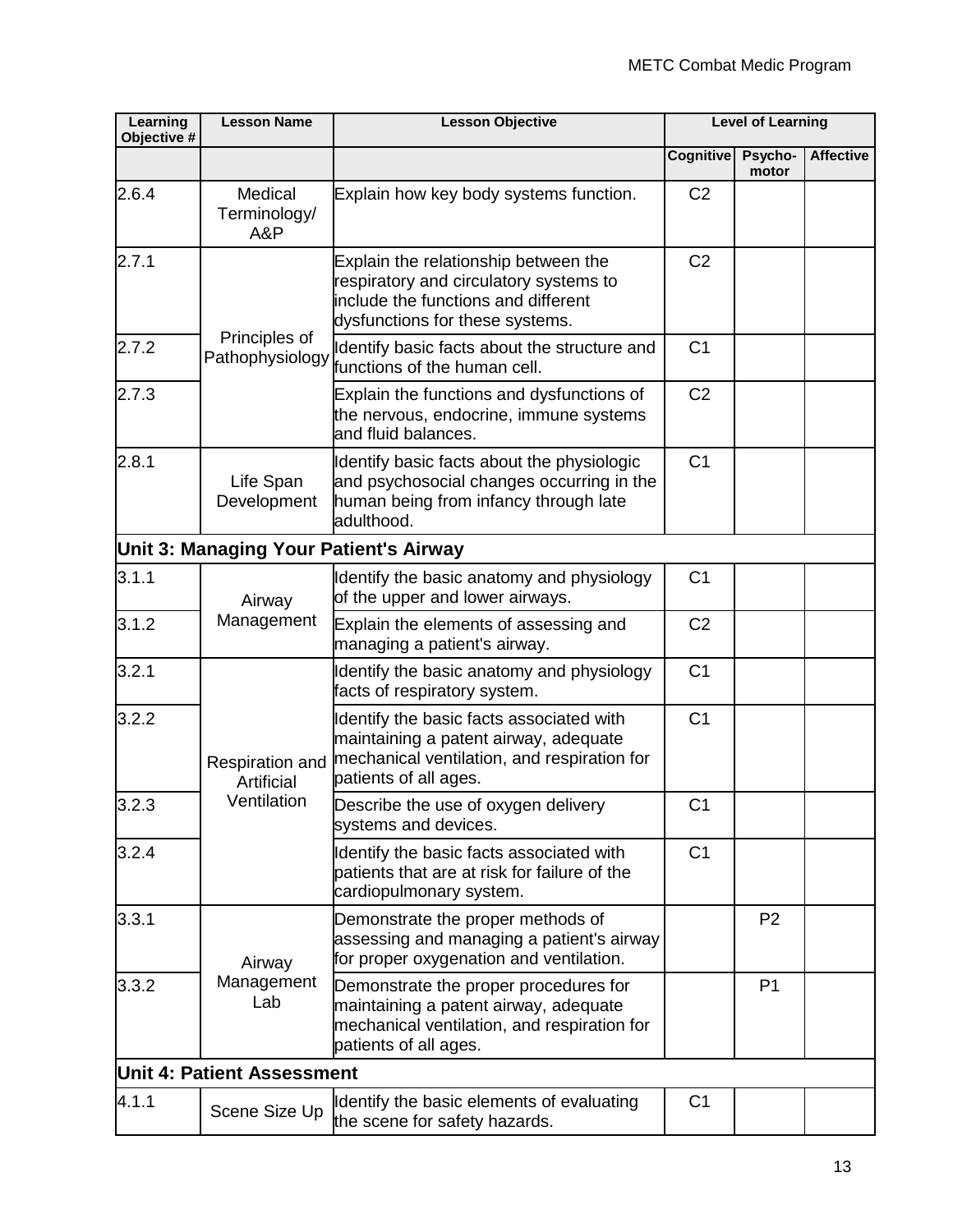| Learning<br>Objective # | <b>Lesson Name</b>                       | <b>Lesson Objective</b>                                                                                             | <b>Level of Learning</b> |                  |                  |
|-------------------------|------------------------------------------|---------------------------------------------------------------------------------------------------------------------|--------------------------|------------------|------------------|
|                         |                                          |                                                                                                                     | Cognitive                | Psycho-<br>motor | <b>Affective</b> |
| 4.1.2                   | Scene Size Up                            | Identify the basic facts associated with<br>mechanism of injury and nature of illness in<br>the patient assessment. | C <sub>1</sub>           |                  |                  |
| 4.2.1                   | The Primary                              | Identify the basic components of the<br>primary assessment.                                                         | C <sub>1</sub>           |                  |                  |
| 4.2.2                   | Assessment                               | Describe how a patient condition can alter<br>the primary assessment.                                               | C <sub>2</sub>           |                  |                  |
| 4.3.1                   | Vital Signs and                          | Explain the importance of obtaining vital<br>signs.                                                                 | C <sub>2</sub>           |                  |                  |
| 4.3.2                   | Monitoring<br><b>Devices</b>             | Describe the assessment of vital signs and<br>measurement techniques.                                               | C <sub>2</sub>           |                  |                  |
| 4.4.1                   | Assessment of                            | Describe the role that mechanism of injury<br>plays in the assessment of the trauma<br>patient.                     | C <sub>2</sub>           |                  |                  |
| 4.4.2                   | the Trauma<br>Patient                    | Compare and contrast secondary<br>assessments for different types of trauma<br>patients.                            | C <sub>3</sub>           |                  |                  |
| 4.5.1                   | Assessment of                            | Describe various assessment procedures<br>for responsive and unresponsive medical<br>patients.                      | C <sub>2</sub>           |                  |                  |
| 4.5.2                   | the Medical<br>Patient                   | Compare and contrast techniques for<br>assessing various types of medical<br>patients.                              | C <sub>2</sub>           |                  |                  |
| 4.6.1                   |                                          | Identify the basic components of patient<br>reassessment.                                                           | C <sub>2</sub>           |                  |                  |
| 4.6.2                   | Reassessment                             | Explain when changes in patient care are<br>needed, based on reassessment findings.                                 | C <sub>2</sub>           |                  |                  |
| 4.7.1                   | <b>Critical Thinking</b><br>and Decision | Identify the role of critical thinking in<br>emergency care.                                                        | C <sub>2</sub>           |                  |                  |
| 4.7.2                   | Making                                   | Identify the basic approaches to<br>emergency medical and trauma diagnosis.                                         | C <sub>2</sub>           |                  |                  |
| 4.8.1                   |                                          | Identify the basic facts associated with<br><b>EMS</b> communication systems.                                       | C <sub>2</sub>           |                  |                  |
| 4.8.2                   | Communication<br>and                     | Identify the basic components of the verbal<br>report and the pre-hospital report.                                  | C <sub>2</sub>           |                  |                  |
| 4.8.3                   | Documentation                            | Identify key components in interpersonal<br>communication.                                                          | C <sub>2</sub>           |                  | A <sub>1</sub>   |
| 4.8.4                   |                                          | Explain legal issues associated with<br>documentation.                                                              | C <sub>2</sub>           |                  |                  |
| 4.9.1                   | Patient<br>Assessment/VS<br>Lab          | Demonstrate a scene size-up.                                                                                        |                          | P <sub>1</sub>   |                  |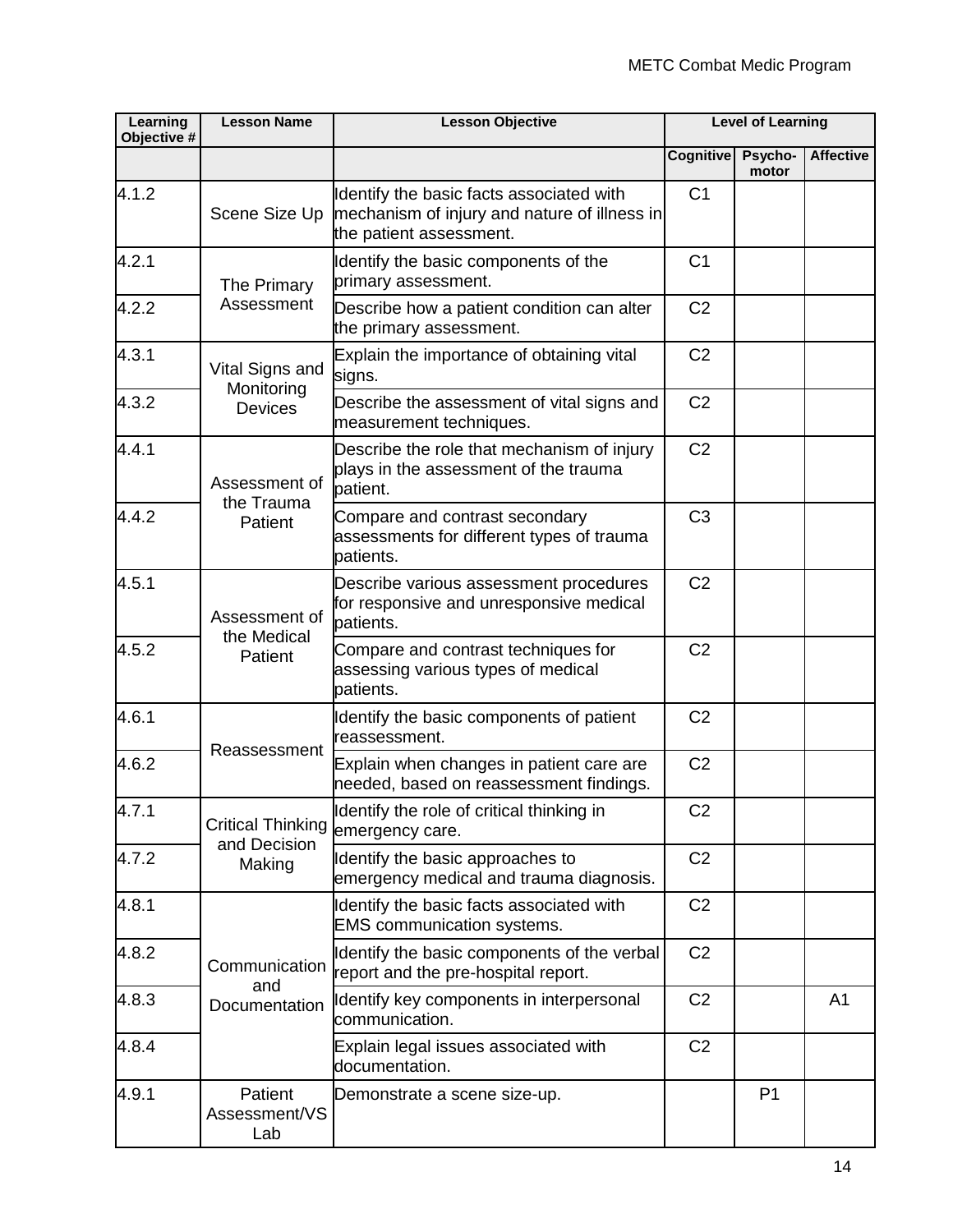| Learning<br>Objective # | <b>Lesson Name</b>                 | <b>Lesson Objective</b>                                                                                                     | <b>Level of Learning</b> |                  |                  |
|-------------------------|------------------------------------|-----------------------------------------------------------------------------------------------------------------------------|--------------------------|------------------|------------------|
|                         |                                    |                                                                                                                             | Cognitive                | Psycho-<br>motor | <b>Affective</b> |
| 4.9.2                   |                                    | Demonstrate the proper steps of<br>conducting a primary assessment.                                                         |                          | P <sub>2</sub>   |                  |
| 4.9.3                   |                                    | Demonstrate the proper method of<br>collecting pulse, respiration, blood pressure<br>and skin vital signs.                  |                          | P <sub>2</sub>   |                  |
| 4.9.4                   | Patient<br>Assessment/VS           | Demonstrate the proper procedure for<br>completing the detailed examination on a<br>trauma patient.                         |                          | P <sub>2</sub>   |                  |
| 4.9.5                   | Lab                                | Demonstrate the proper procedure for<br>completing the detailed and rapid<br>examination on a medical patient.              |                          | P <sub>2</sub>   |                  |
| 4.9.6                   |                                    | Demonstrate the proper use of<br>reassessment techniques.                                                                   |                          | P <sub>2</sub>   |                  |
| 4.9.7                   |                                    | Demonstrate the proper procedure for<br>completing a pre-hospital care report.                                              |                          | P <sub>2</sub>   |                  |
|                         | <b>Unit 5: Medical Emergencies</b> |                                                                                                                             |                          |                  |                  |
| 5.1.1                   |                                    | Identify the six medications commonly<br>administered by EMTs.                                                              | C <sub>1</sub>           |                  |                  |
| 5.1.2                   | General                            | Identify the basic principles of<br>pharmacology and medication<br>administration safety practices.                         | C <sub>1</sub>           |                  |                  |
| 5.1.3                   | Pharmacology                       | Identify the categories of medications<br>commonly prescribed to patients for<br>everyday use.                              | C <sub>1</sub>           |                  |                  |
| 5.1.4                   |                                    | Identify the steps an EMT may take in<br>assisting with IV therapy.                                                         | C <sub>1</sub>           |                  |                  |
| 5.2.1                   |                                    | Explain the breathing process and<br>techniques of care for inadequately<br>breathing patients.                             | C <sub>2</sub>           |                  |                  |
| 5.2.2                   | Respiratory<br>Emergencies         | Identify commonly encountered and<br>potentially dangerous respiratory<br>conditions.                                       | C <sub>1</sub>           |                  |                  |
| 5.2.3                   |                                    | Explain the use of equipment used to<br>assist inadequately breathing patients.                                             | C <sub>2</sub>           |                  |                  |
| 5.3.1                   | Cardiac<br>Emergencies             | Explain symptoms, assessment, and<br>management of a patient with acute<br>coronary syndrome (ACS).                         | C <sub>2</sub>           |                  |                  |
| 5.3.2                   |                                    | Identify the basic facts associated with the<br>pathophysiology and presentation of the<br>common cardiovascular disorders. | C <sub>1</sub>           |                  |                  |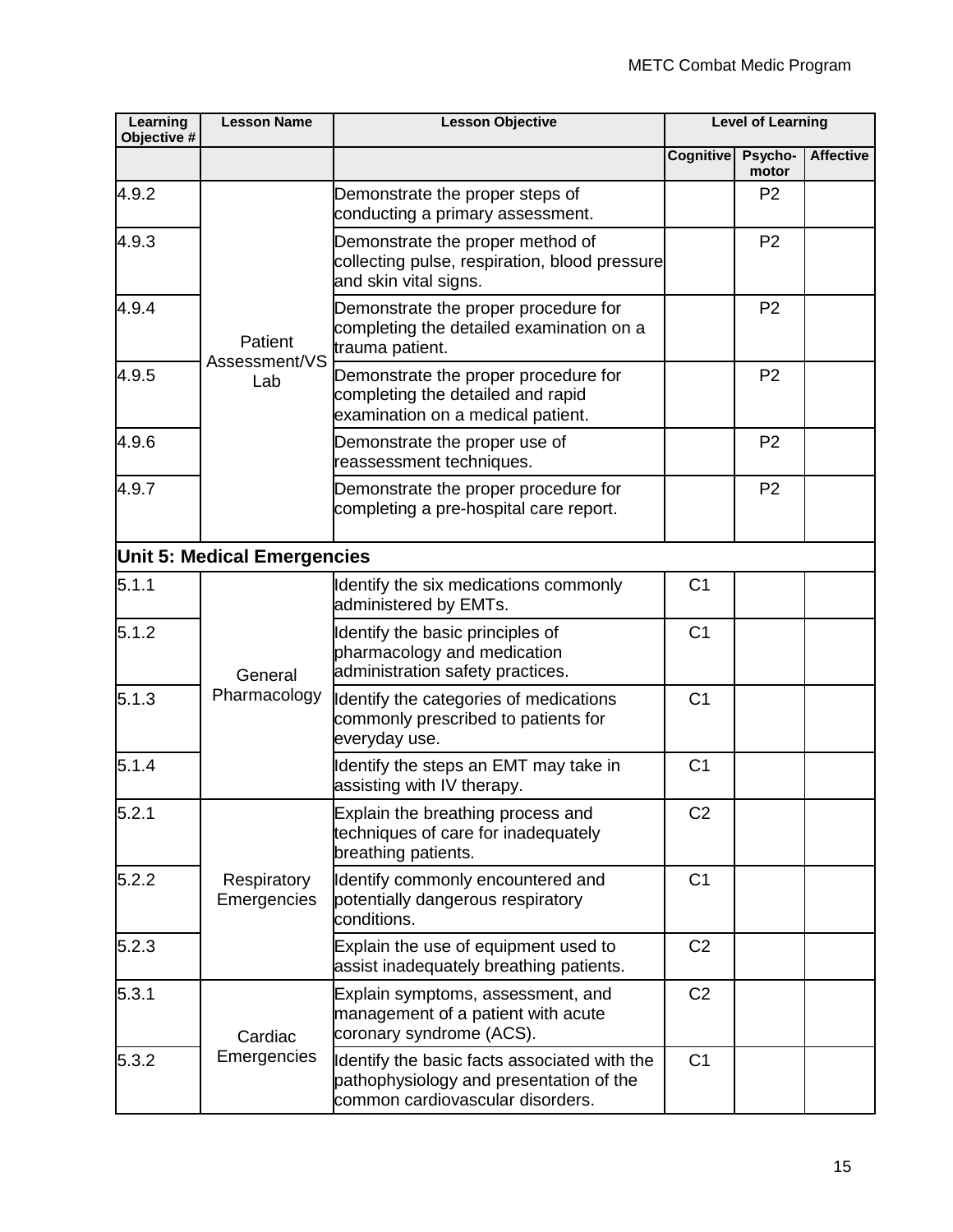| Learning<br>Objective # | <b>Lesson Name</b>                       | <b>Lesson Objective</b>                                                                                                             | <b>Level of Learning</b> |                  |                  |
|-------------------------|------------------------------------------|-------------------------------------------------------------------------------------------------------------------------------------|--------------------------|------------------|------------------|
|                         |                                          |                                                                                                                                     | <b>Cognitive</b>         | Psycho-<br>motor | <b>Affective</b> |
| 5.3.3                   | Cardiac                                  | Identify the basic components of the chain<br>of survival and the key elements of cardiac<br>arrest care.                           | C <sub>1</sub>           |                  |                  |
| 5.3.4                   | Emergencies                              | Explain the use of automated external<br>defibrillators (AED) and mechanical CPR<br>devices.                                        | C <sub>2</sub>           |                  |                  |
| 5.4.1                   |                                          | Identify the basic facts associated with a<br>normal and altered mental status.                                                     | C <sub>1</sub>           |                  |                  |
| 5.4.2                   | <b>Diabetic</b><br>Emergencies           | Identify the basic pathophysiology facts<br>associated with hyperglycemia and<br>hypoglycemia.                                      | C <sub>2</sub>           |                  |                  |
| 5.4.3                   | and Altered<br><b>Mental Status</b>      | Explain the assessment and treatment of<br>diabetes-related disorders.                                                              | C <sub>2</sub>           |                  |                  |
| 5.4.4                   |                                          | Explain the pathophysiology facts<br>associated with the assessment and<br>treatment of seizure, stroke, dizziness, and<br>syncope. | C <sub>2</sub>           |                  |                  |
| 5.5.1                   |                                          | Explain the pathophysiology, signs and<br>symptoms of an allergic reaction.                                                         | C <sub>2</sub>           |                  |                  |
| 5.5.2                   | <b>Allergic Reaction</b>                 | Explain the difference between an allergic<br>reaction and anaphylaxis.                                                             | C <sub>2</sub>           |                  |                  |
| 5.5.3                   |                                          | Identify the indications and mechanism of<br>action of epinephrine.                                                                 | C <sub>1</sub>           |                  |                  |
| 5.5.4                   |                                          | Identify the procedures for assisting with an<br>epinephrine auto-injector.                                                         | C <sub>1</sub>           |                  |                  |
| 5.6.1                   |                                          | Explain the assessment and treatment of<br>different types of poisonings.                                                           | C <sub>1</sub>           |                  |                  |
| 5.6.2                   | Poisoning and<br>Overdose<br>Emergencies | Explain the assessment and care of<br>substance abuse patients.                                                                     | C <sub>1</sub>           |                  |                  |
| 5.6.3                   |                                          | Identify the basic facts associated with<br>alcohol and common recreational drugs.                                                  | C <sub>1</sub>           |                  |                  |
| 5.7.1                   | Abdominal<br>Emergencies                 | Explain the pathophysiology and<br>assessment findings of common causes of<br>abdominal pain.                                       | C <sub>2</sub>           |                  |                  |
| 5.8.1                   |                                          | Identify the basic facts associated with<br>assessment and care of behavioral<br>emergencies.                                       | C <sub>1</sub>           |                  |                  |
| 5.8.2                   | Behavioral and<br>Psych<br>Emergencies   | Describe the differences between<br>behavioral and altered mental status<br>emergencies.                                            | C <sub>2</sub>           |                  |                  |
| 5.8.3                   |                                          | Identify the basic facts associated with the<br>role of EMS with regard to suicidal patients.                                       | C <sub>1</sub>           |                  |                  |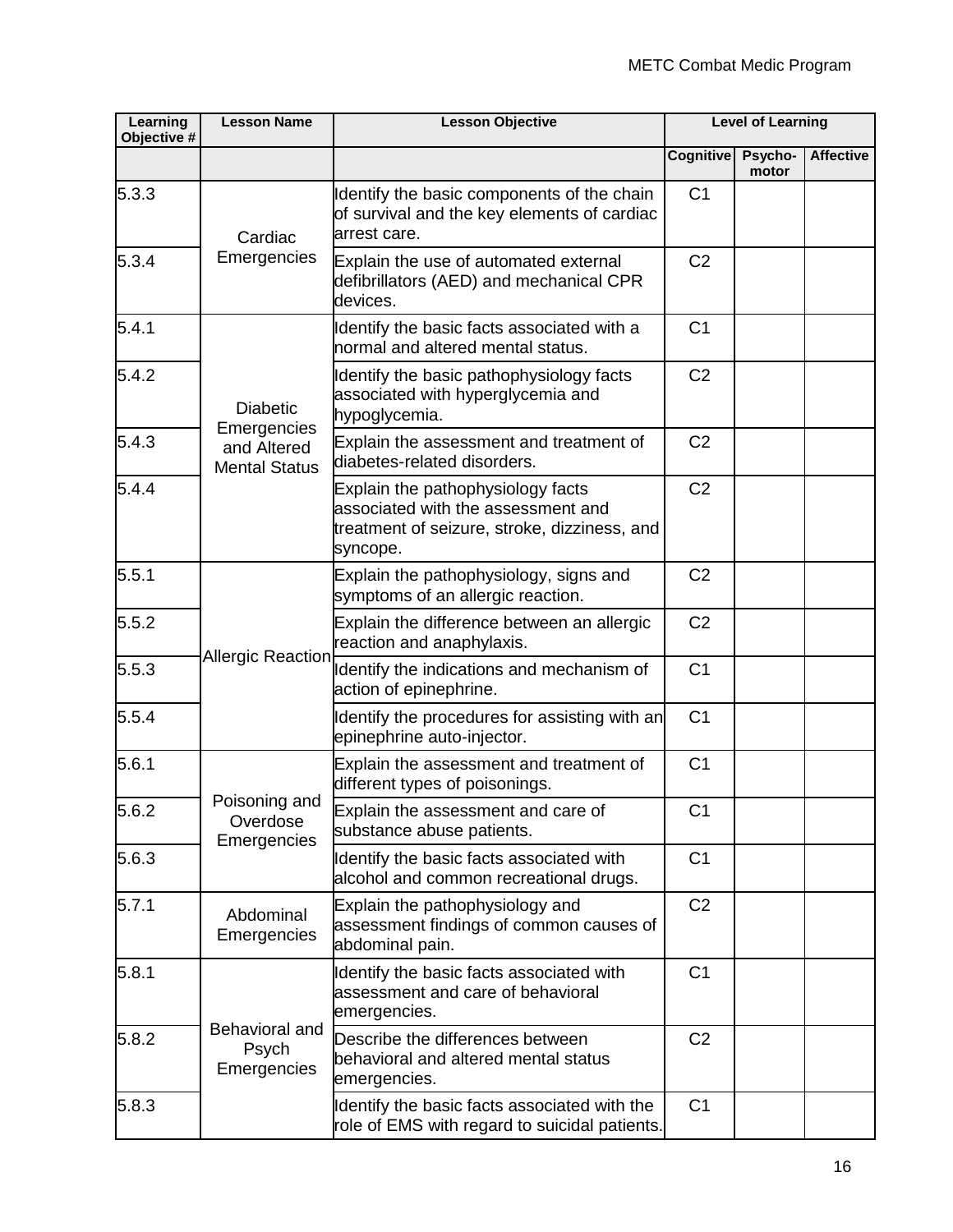| Learning<br>Objective # | <b>Lesson Name</b>                    | <b>Lesson Objective</b>                                                                                        | <b>Level of Learning</b> |                  |                  |
|-------------------------|---------------------------------------|----------------------------------------------------------------------------------------------------------------|--------------------------|------------------|------------------|
|                         |                                       |                                                                                                                | <b>Cognitive</b>         | Psycho-<br>motor | <b>Affective</b> |
| 5.9.1                   | Renal                                 | Identify the basic facts associated with<br>Hematologic and blood and common blood disorders.                  | C <sub>1</sub>           |                  |                  |
| 5.9.2                   | Emergencies                           | Identify the basic facts associated with the<br>renal system and renal system disorders.                       | C <sub>1</sub>           |                  |                  |
| 5.10.1                  | Medical                               | Conduct a medical assessment on a<br>Assessment Lab patient with an airway emergency                           |                          | P <sub>2</sub>   |                  |
| 5.11.1                  | <b>Patient Contact</b><br>Scenarios - | Conduct a medical assessment on a<br>patient with chest pain                                                   |                          | P <sub>2</sub>   |                  |
| 5.11.2                  | Medical<br>Interventions              | Conduct a medical assessment on a<br>patient with an altered mental status                                     |                          | P <sub>2</sub>   |                  |
| Unit 6: Trauma          |                                       |                                                                                                                |                          |                  |                  |
| 6.1.1                   |                                       | Identify the basic facts associated with the<br>assessment and treatment of external<br>bleeding.              | C <sub>1</sub>           |                  |                  |
| 6.1.2                   | Bleeding and<br><b>Shock</b>          | Explain the types of patients at risk for<br>internal bleeding and the physical signs of<br>internal bleeding. | C <sub>2</sub>           |                  |                  |
| 6.1.3                   |                                       | Explain the stages and common types of<br>shock and what can cause them.                                       | C <sub>2</sub>           |                  |                  |
| 6.2.1                   |                                       | Identify the basic facts associated with the<br>assessment and treatment of soft tissue<br>trauma.             | C <sub>1</sub>           |                  |                  |
| 6.2.2                   | Soft-Tissue                           | Explain the classification, assessment and<br>treatment of burn injuries.                                      | C <sub>2</sub>           |                  |                  |
| 6.2.3                   | Trauma                                | Predict injuries that may be associated with<br>various soft-tissue trauma and locations.                      | C <sub>2</sub>           |                  |                  |
| 6.2.4                   |                                       | Identify the basic facts associated with the<br>assessment and care of electrical burn<br>injuries.            | C <sub>1</sub>           |                  |                  |
| 6.3.1                   | Chest and                             | Identify the assessment and treatment of<br>different types of chest injuries.                                 | C <sub>1</sub>           |                  |                  |
| 6.3.2                   | Abdominal<br>Trauma                   | Identify the assessment and treatment of<br>different types of abdominal injuries.                             | C <sub>1</sub>           |                  |                  |
| 6.4.1                   | Musculoskeletal                       | Explain the different types of injuries and<br>mechanisms associated with<br>musculoskeletal trauma.           | C <sub>2</sub>           |                  |                  |
| 6.4.2                   | Trauma                                | Identify the basic facts associated with the<br>assessment and care of musculoskeletal<br>injuries.            | C <sub>1</sub>           |                  |                  |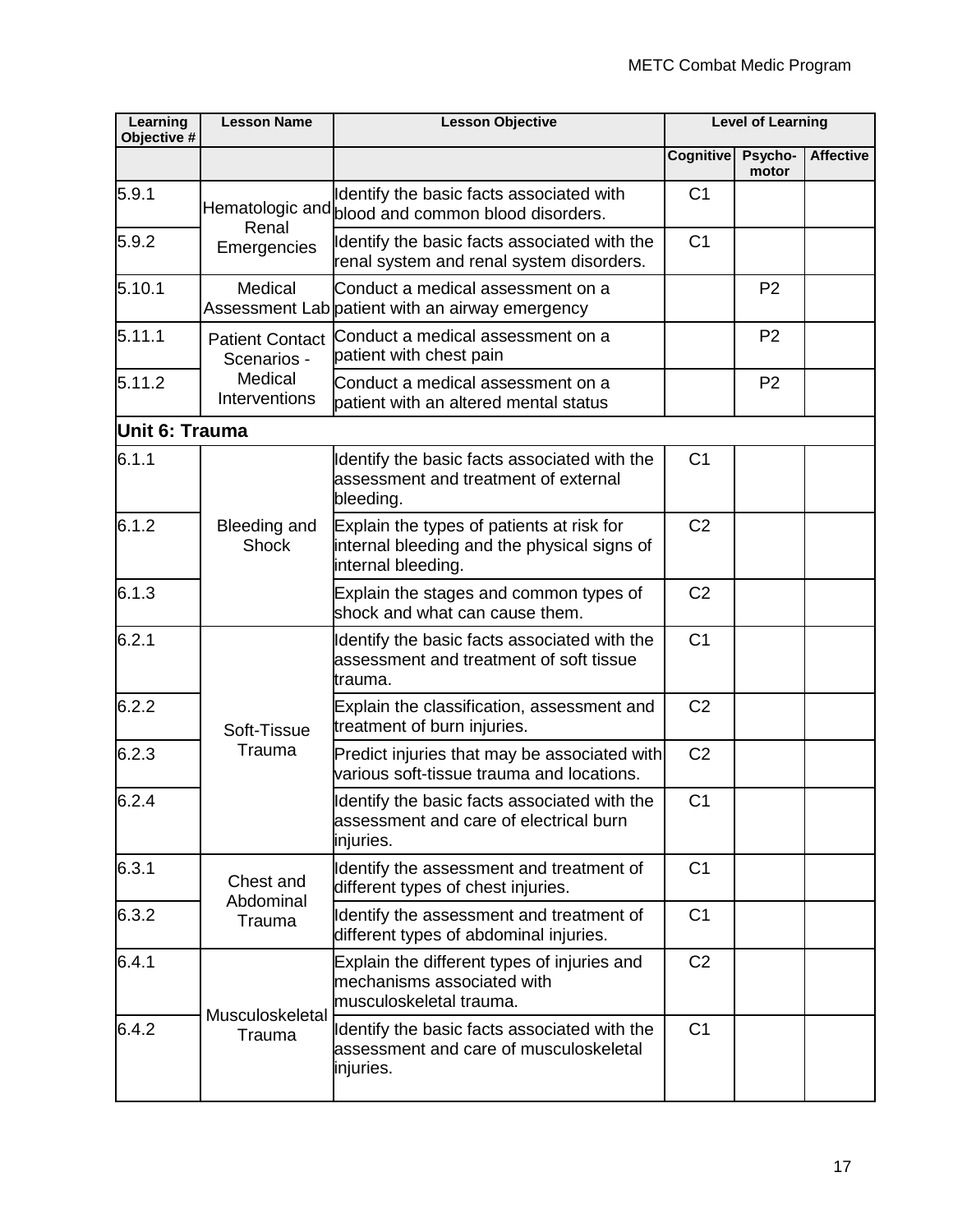| Learning<br>Objective # | <b>Lesson Name</b>                     | <b>Lesson Objective</b>                                                                                               | <b>Level of Learning</b> |                  |                  |
|-------------------------|----------------------------------------|-----------------------------------------------------------------------------------------------------------------------|--------------------------|------------------|------------------|
|                         |                                        |                                                                                                                       | <b>Cognitive</b>         | Psycho-<br>motor | <b>Affective</b> |
| 6.5.1                   | Trauma to the                          | Explain the different types of injuries to the<br>Head, Neck and brain, head and neck.                                | C <sub>2</sub>           |                  |                  |
| 6.5.2                   | Spine                                  | Explain the assessment and management<br>of spine and spinal cord injury.                                             | C <sub>2</sub>           |                  |                  |
| 6.6.1                   | Multi-System<br>Trauma                 | Explain the general principles of<br>multisystem trauma management.                                                   | C <sub>2</sub>           |                  |                  |
| 6.7.1                   | Environmental<br>Emergencies           | Explain the pathophysiology, assessment,<br>and care of patients exposed to extreme<br>environmental temperatures.    | C <sub>2</sub>           |                  |                  |
| 6.7.2                   |                                        | Explain the components and techniques of<br>water and ice rescues.                                                    | C <sub>2</sub>           |                  |                  |
| 6.7.3                   |                                        | Explain the assessment and care of<br>common venomous and toxic bites and<br>stings.                                  | C <sub>2</sub>           |                  |                  |
| 6.8.1                   | <b>Trauma Skills</b><br>Lab            | Demonstrate the proper immobilization<br>techniques for spinal injuries.                                              |                          | P <sub>2</sub>   |                  |
| 6.8.2                   |                                        | Properly demonstrate procedures for<br>dressing and bandaging various types of<br>wounds.                             |                          | P <sub>2</sub>   |                  |
| 6.9.1                   | <b>Patient Contact</b>                 | Demonstrate the assessment and<br>treatment of abdominal and chest injuries,<br>including management of evisceration. |                          | P <sub>2</sub>   |                  |
| 6.9.2                   | Scenarios -<br>Trauma<br>Interventions | Perform a trauma assessment on a patient<br>with hemorrhage                                                           |                          | P <sub>2</sub>   |                  |
| 6.9.3                   |                                        | Perform a trauma assessment on a patient<br>with an amputation                                                        |                          | P <sub>2</sub>   |                  |
|                         | <b>Unit 7: Special Populations</b>     |                                                                                                                       |                          |                  |                  |
| 7.1.1                   |                                        | Identify the basic facts associated of the<br>female reproductive organs and their<br>functions.                      | C <sub>1</sub>           |                  |                  |
| 7.1.2                   |                                        | Identify the basic facts associated with<br>pregnancy and the stages of labor.                                        | C <sub>1</sub>           |                  |                  |
| 7.1.3                   | <b>OB-GYN</b><br>Emergencies           | Identify the basic facts associated with the<br>assessment and care of postpartum<br>patients and newborns.           | C <sub>1</sub>           |                  |                  |
| 7.1.4                   |                                        | Identify the basic facts associated with<br>assessment and treatment of common<br>complications of childbirth.        | C <sub>1</sub>           |                  |                  |
| 7.1.5                   |                                        | Identify the basic facts associated with<br>gynecological emergencies.                                                | C <sub>1</sub>           |                  |                  |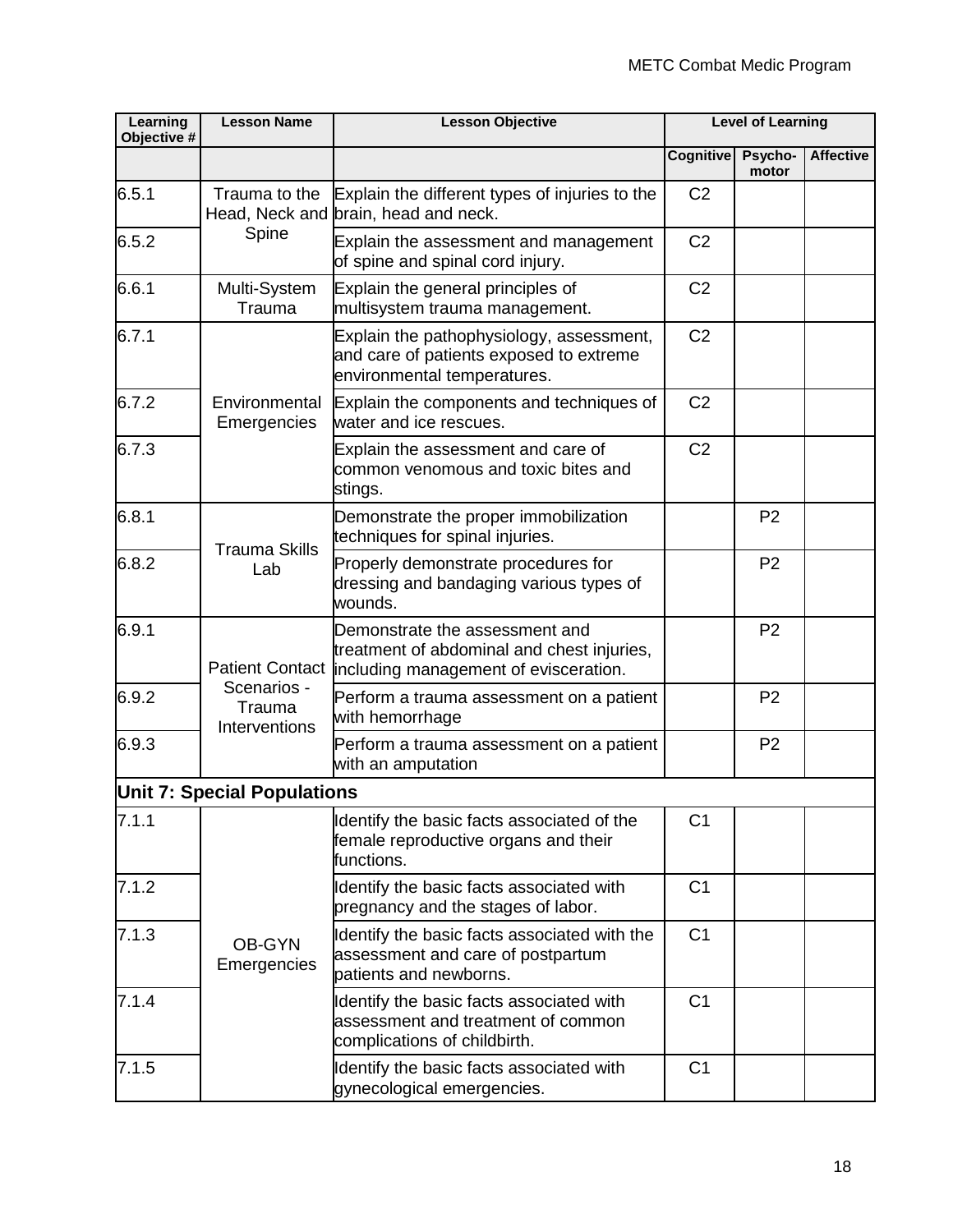| <b>Learning</b><br>Objective # | <b>Lesson Name</b>                                  | <b>Lesson Objective</b>                                                                                                                 | <b>Level of Learning</b> |                  |                  |
|--------------------------------|-----------------------------------------------------|-----------------------------------------------------------------------------------------------------------------------------------------|--------------------------|------------------|------------------|
|                                |                                                     |                                                                                                                                         | <b>Cognitive</b>         | Psycho-<br>motor | <b>Affective</b> |
| 7.2.1                          |                                                     | Explain the assessment and care for<br>victims of maltreatment, abuse of children<br>and the legal and ethical issues of their<br>care. | C <sub>2</sub>           |                  | A2               |
| 7.2.2                          | Pediatric<br>Emergencies                            | Identify the basic facts associated with the<br>development characteristics of infants and<br>children.                                 | C <sub>1</sub>           |                  |                  |
| 7.2.3                          |                                                     | Identify the basic facts associated with the<br>assessment and treatment of infants and<br>children with special challenges.            | C <sub>2</sub>           |                  |                  |
| 7.3.1                          | Geriatric<br>Emergencies                            | Explain the special considerations,<br>assessment and treatment of geriatric<br>patients.                                               | C <sub>2</sub>           |                  |                  |
| 7.4.1                          | OB/Peds Lab                                         | Demonstrate the proper assessment and<br>treatment of Obstetric and Pediatric<br>patients.                                              |                          | P <sub>2</sub>   |                  |
| 7.5.1                          | Patients with<br>Special<br>Challenges              | Explain the special considerations,<br>assessment and treatment of patients with<br>special challenges.                                 | C <sub>2</sub>           |                  |                  |
|                                | <b>Unit 8: Ambulance Operations</b>                 |                                                                                                                                         |                          |                  |                  |
| 8.1.1                          | <b>EMS Operations</b>                               | Identify the basic facts associated with<br><b>EMS</b> operations.                                                                      | C <sub>1</sub>           |                  |                  |
| 8.2.1                          | HAZMAT, MCI,<br>and Incident<br>Management          | Explain hazardous material, multiple-<br>casualty incident and incident<br>management.                                                  | C <sub>2</sub>           |                  |                  |
| 8.3.1                          | <b>Highway Safety</b><br>and Vehicle<br>Extrication | Explain the EMS considerations of highway<br>safety and extricating a patient from a<br>vehicle.                                        | C <sub>2</sub>           |                  |                  |
| 8.4.1                          | <b>EMS Response</b><br>to Terrorism                 | Identify the basic facts associated with<br>EMS response to acts of terrorism.                                                          | C <sub>1</sub>           |                  |                  |
| 9.1.1                          | <b>DCMT</b> Final<br>Exam                           |                                                                                                                                         | C <sub>1</sub>           |                  |                  |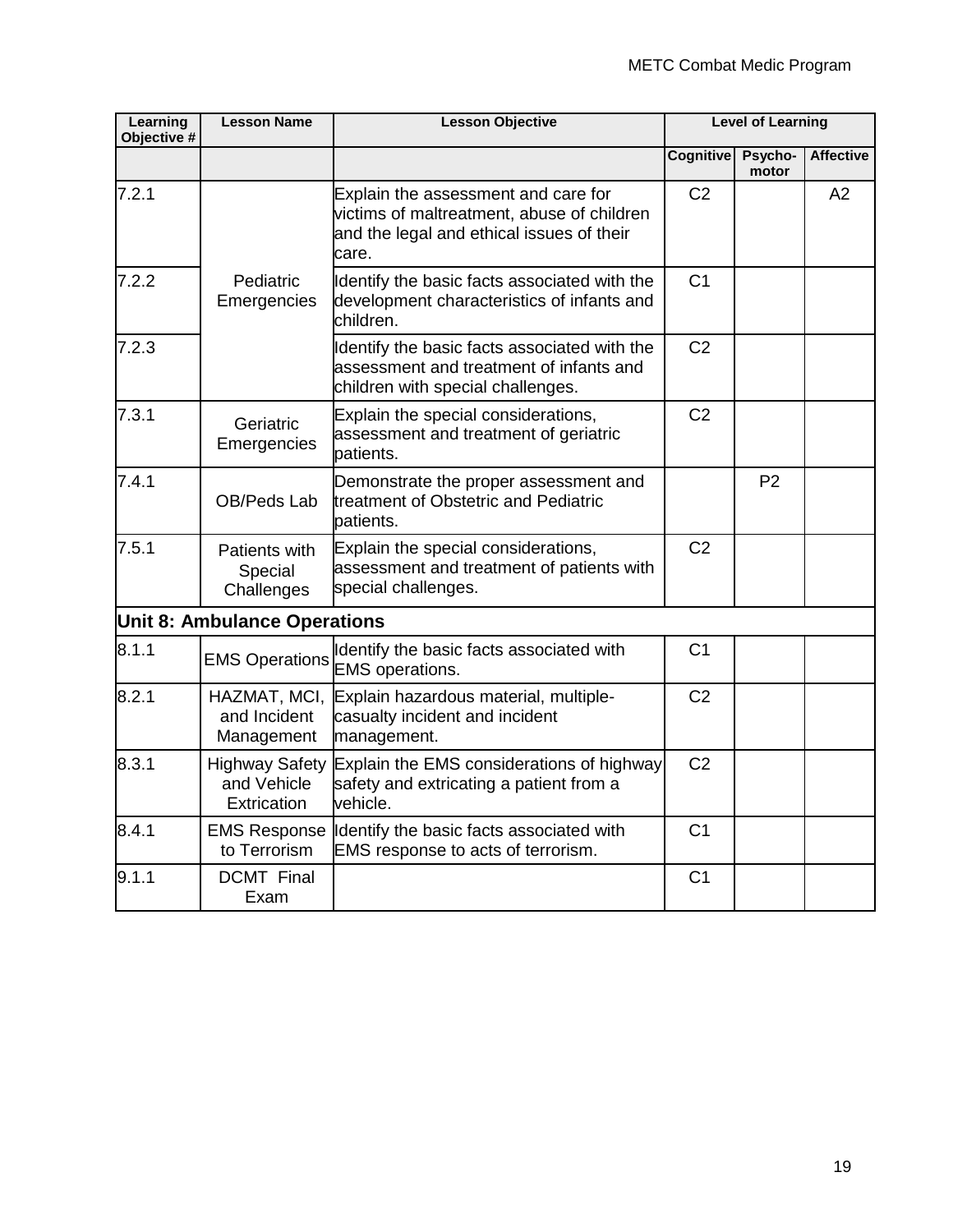#### **EMT 102 National Registry of Emergency Medical Technician: NREMT Certification**

#### **Course Description:**

This course is the culmination of all emergency medical technician training students will receive in the program. It provides the required competencies necessary for each student to effectively treat pre-hospital patients that present in emergency and non-emergency conditions. Upon successful completion of this course, student will demonstrate his/her comprehension of all EMT cognitive knowledge by taking the NREMT Computer Adaptive Test (CAT).

Prerequisite(s): Completion of BLS-Health Care Provider and EMT 101

#### **Course Goal(s):**

Enable students to complete the National Registry of Emergency Medical Technicians (NREMT) written exam and practical examination.

| Unit #        | <b>Unit Title</b>               | <b>Did</b> | Lab/<br><b>Prac</b> | Clin | <b>WTest</b> | <b>PTest</b> | Other | Req'd<br>Act. | <b>Total</b> |
|---------------|---------------------------------|------------|---------------------|------|--------------|--------------|-------|---------------|--------------|
|               | <b>All Skills Prep</b>          |            | 4                   |      |              |              |       |               |              |
| <sup>2.</sup> | <b>All Skills</b>               |            |                     |      |              | 20           |       |               | 20           |
| lз.           | <b>NREMT CAT</b><br>Preparation | 4          |                     |      |              |              |       |               | 4            |
| 4.            | <b>NREMT CAT</b>                |            |                     |      | 8            |              |       |               | 8            |
| <b>Total</b>  |                                 | 4          | 4                   |      | 8            | 20           |       |               | 36           |

#### **Distribution of Contact Hours:**

#### **Course Objectives and Levels of Learning:**

| Learning<br>Objective # | <b>Lesson Name</b>                                              | <b>Lesson Objective</b>                                                                                               |                | <b>Level of Learning</b> |                  |
|-------------------------|-----------------------------------------------------------------|-----------------------------------------------------------------------------------------------------------------------|----------------|--------------------------|------------------|
|                         |                                                                 |                                                                                                                       | Cognitive      | Psycho-<br>motor         | <b>Affective</b> |
|                         | Unit 1: All Skills Prep                                         |                                                                                                                       |                |                          |                  |
| 1.1.1                   | <b>NREMT</b><br><b>Practical Exam-</b><br><b>Medical Skills</b> | Demonstrate the ability to properly<br>perform all medical skills necessary<br>for the NREMT practical<br>examination | C <sub>2</sub> | P <sub>2</sub>           |                  |
| 1.2.1                   | <b>NREMT</b><br><b>Practical Exam-</b><br><b>Trauma Skills</b>  | Demonstrate the ability to properly<br>perform all trauma skills necessary<br>for the NREMT Practical<br>Examination  | C <sub>2</sub> | P <sub>2</sub>           |                  |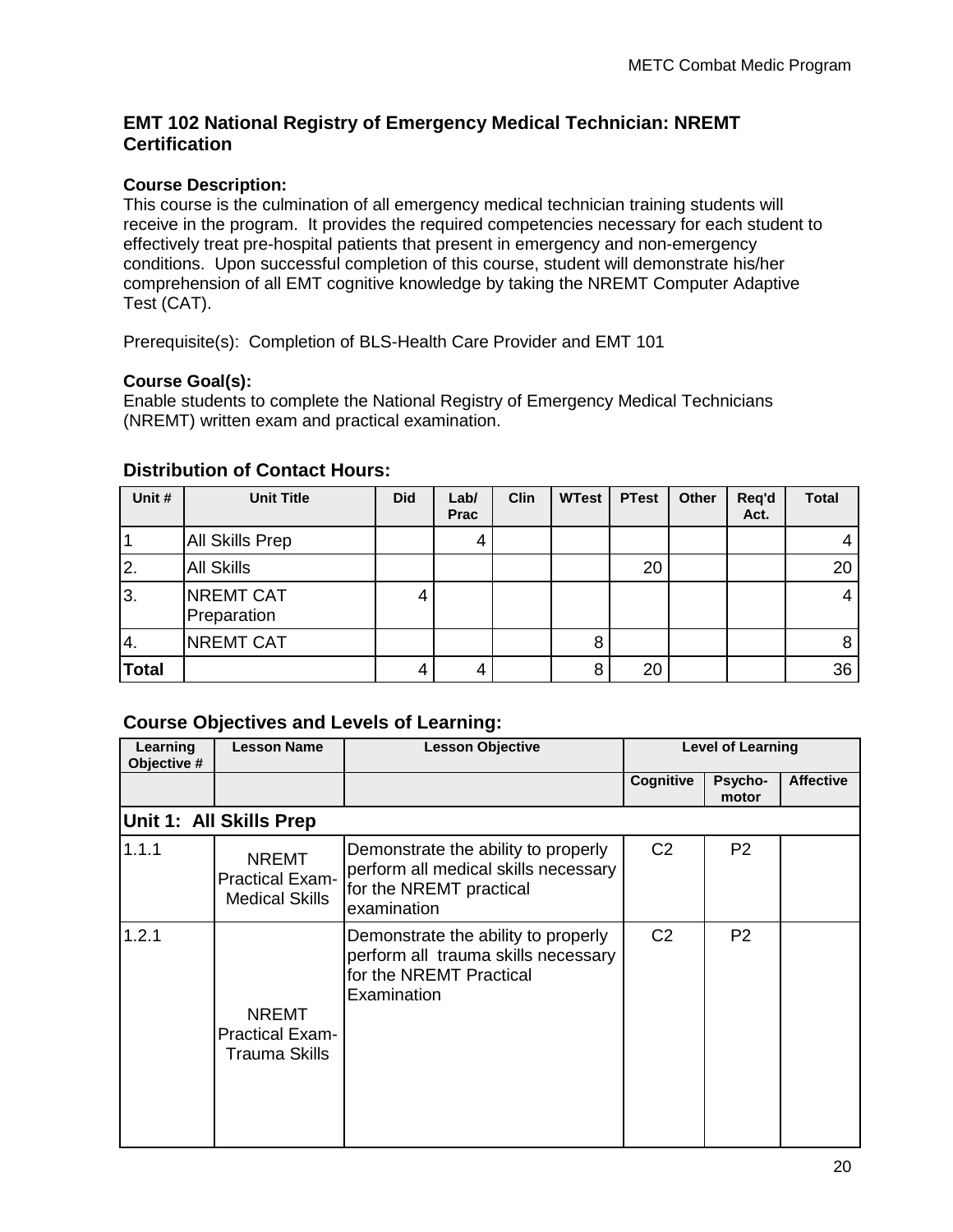| Learning<br>Objective #   | <b>Lesson Name</b>                                              | <b>Lesson Objective</b>                                                                                               |                | <b>Level of Learning</b> |                  |
|---------------------------|-----------------------------------------------------------------|-----------------------------------------------------------------------------------------------------------------------|----------------|--------------------------|------------------|
|                           |                                                                 |                                                                                                                       | Cognitive      | Psycho-<br>motor         | <b>Affective</b> |
| <b>Unit 2: All Skills</b> |                                                                 |                                                                                                                       |                |                          |                  |
| 2.1.1                     | <b>NREMT</b><br><b>Practical Exam-</b><br><b>Medical Skills</b> | Demonstrate the ability to properly<br>perform all medical skills necessary<br>for the NREMT practical<br>examination | C <sub>2</sub> | P <sub>2</sub>           |                  |
| 2.2.1                     | <b>NREMT</b><br><b>Practical Exam-</b><br><b>Trauma Skills</b>  | Demonstrate the ability to properly<br>perform all medical skills necessary<br>for the NREMT practical<br>examination | C <sub>2</sub> | P <sub>2</sub>           |                  |
|                           | <b>Unit 3: NREMT CAT Preparation</b>                            |                                                                                                                       |                |                          |                  |
| 3.1.1                     | <b>NREMT CAT</b><br>Preparation                                 | Summarize all didactic material in<br><b>EMT 102</b>                                                                  | C <sub>2</sub> |                          |                  |
|                           | <b>Unit 4: NREMT CAT</b>                                        |                                                                                                                       |                |                          |                  |
| 4.1.1                     | <b>NREMT CAT</b>                                                | <b>Complete NREMT Computer</b><br>Adaptive Test (CAT).                                                                | C <sub>2</sub> |                          |                  |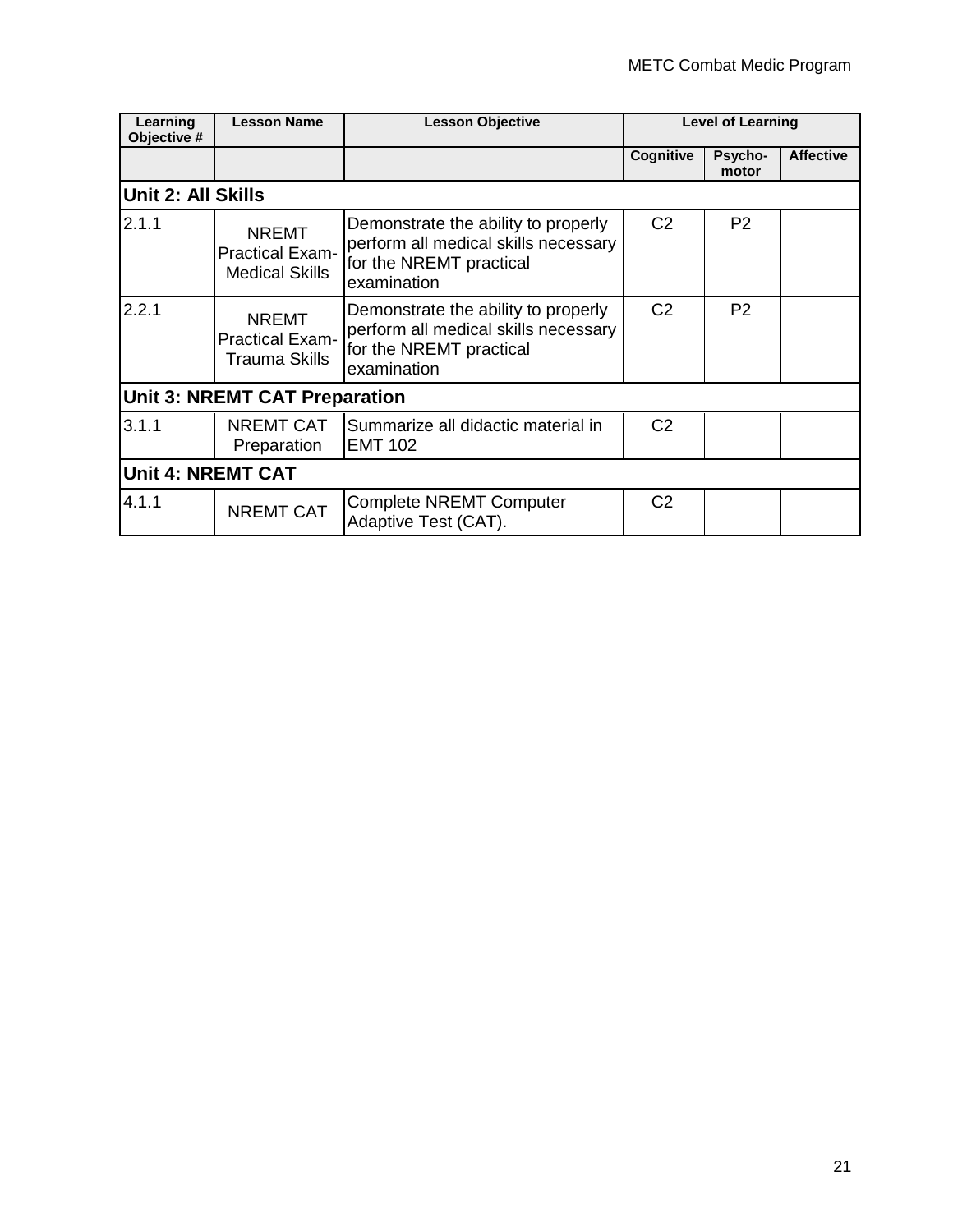## **Field Craft 103**

#### **Course Description:**

This course provides students an advanced knowledge base and skill set in medical topics that include Limited Primary Care, Battlefield Medicine, the U.S. Army Evacuation System with emphasis on capabilities at each role of care; Preventive Medicine, Combat Medic Resiliency Training, International and Humanitarian Law, Geneva Conventions, Recovery of Human Remains, Suicide Prevention, Casualty Triage, and Environmental Threats. Specific topics with the course include abdominal primary care, basic wound care, respiratory care, orthopedic care, EENT care, infection asepsis and sterile techniques, injections, basic pharmacology, medication administration, venipuncture, sick call and medical documentation. With respect to Tactical Combat Casualty Care (TCCC), the course focuses on core competencies that include combat casualty assessment, vascular access, shock management, hemorrhage control, tourniquet usage, advanced airway management to include surgical cricothyroidotomy and fluid resuscitation (to include mathematical formulas for drug and fluid administration). Curriculum includes detailed lectures on pathophysiology and multi-system trauma management including abdominal trauma, burn complications, head injuries with traumatic brain injury, musculoskeletal trauma, and ocular injuries. Each didactic topic will be followed by a cognitive and/or psychomotor skills evaluation.

**Prerequisite(s):** EMT 101, 102, AHA BLS certification

#### **Course Goal(s):**

Students to be able to perform Combat Medic duties and responsibilities in a Pre-Hospital setting and a battalion aid station (BAS) in both garrison and operational environments.

| Unit #       | <b>Unit Title</b>           | <b>Did</b> | Lab/<br><b>Prac</b> | <b>Clin</b> | <b>WTest</b> | <b>PTest</b> | Other | Req'd<br>Act. | Total           |
|--------------|-----------------------------|------------|---------------------|-------------|--------------|--------------|-------|---------------|-----------------|
| 1            | <b>Limited Primary Care</b> | 22         | 19                  |             | 3            |              |       |               | 44              |
| 2            | Fieldcraft 1                | 18.5       | 72.5                |             | 3            |              |       |               | 94 <sub>1</sub> |
| 3            | Fieldcraft 2                | 4.5        | 22.5                |             | 3            |              |       |               | 30              |
| 14           | Fieldcraft 3                | 10.5       | 57.5                |             | 3            | 16           |       |               | 87              |
| <b>Total</b> |                             | 55.5       | 171.5               |             | 12           | 16           |       |               | 255             |

#### **Distribution of Contact Hours:**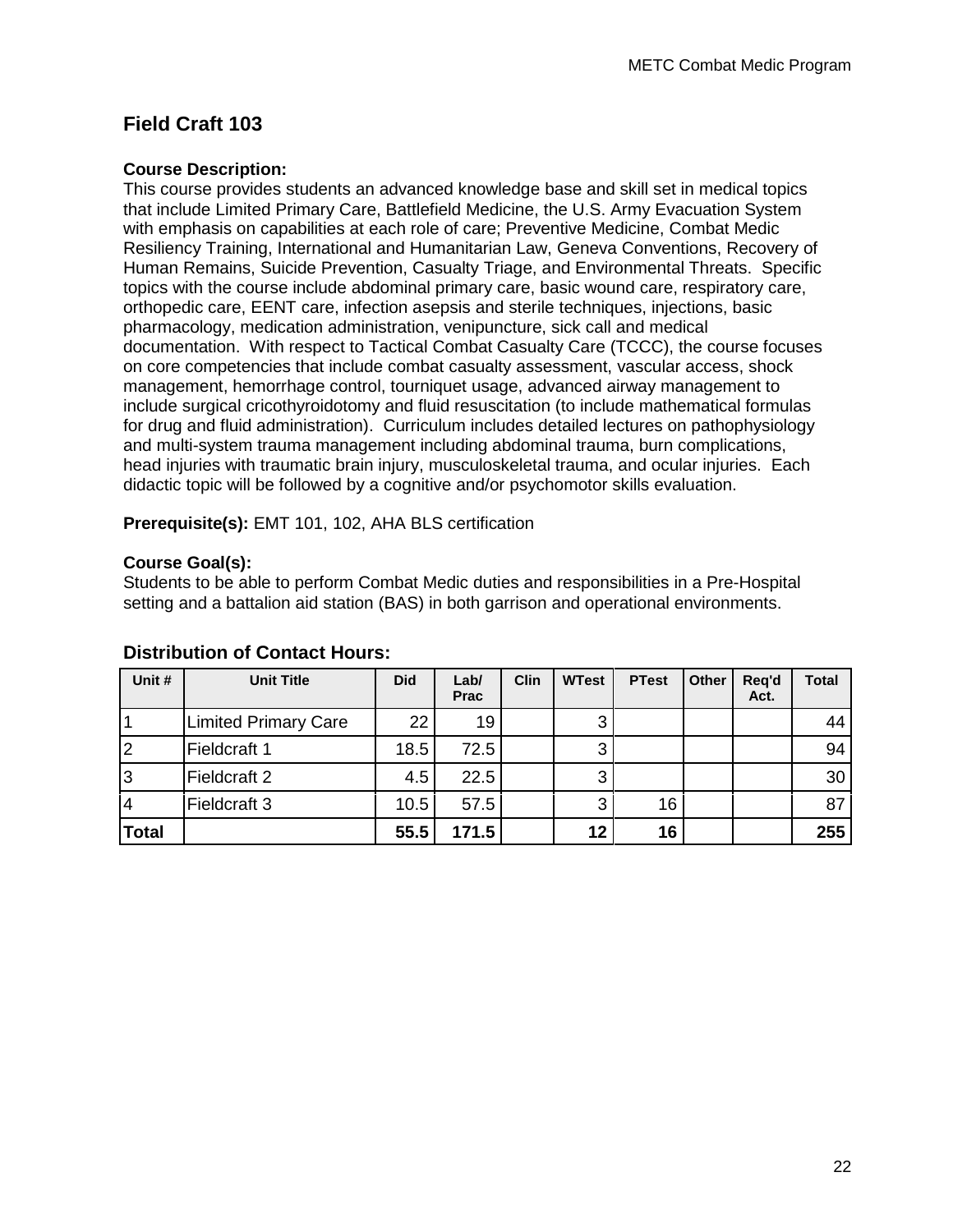| Learning<br>Objective # | <b>Lesson Name</b>                 | <b>Lesson Objective</b>                                                                                 |                | <b>Level of Learning</b> |                  |
|-------------------------|------------------------------------|---------------------------------------------------------------------------------------------------------|----------------|--------------------------|------------------|
|                         |                                    |                                                                                                         | Cognitive      | Psycho-<br>motor         | <b>Affective</b> |
|                         | Unit 1: Limited Primary Care       |                                                                                                         |                |                          |                  |
| 1.1.1                   | Sick Call and<br>Medical           | Explain the proper procedures in<br>documenting medical and trauma<br>complaints during sick call.      | C <sub>2</sub> |                          |                  |
| 1.1.2                   | Documentation                      | Given a soldier presenting with a sick call<br>complaint perform sick call<br>documentation procedures  |                | P <sub>2</sub>           |                  |
| 1.2.1                   | and Sterile<br>Technique           | Infection, Asepsis Identify basic facts about infection,<br>asepsis and sterile techniques.             | C <sub>1</sub> |                          |                  |
| 1.3.1                   | Medication<br>Administration       | Given a specific medication explain the<br>proper method of administration.                             | C <sub>2</sub> |                          |                  |
| 1.4.1                   | Injections                         | Explain the proper procedures to<br>administer injections to a patient in a sick<br>call environment.   | C <sub>2</sub> |                          |                  |
| 1.4.2                   |                                    | Given a patient requiring an injection and<br>an order to give an injected medication.                  |                | P <sub>2</sub>           |                  |
| 1.5.1                   | Pharmacology                       | Given a medication identify indications,<br>contraindications and side effects of<br>these medications. | C <sub>2</sub> |                          |                  |
| 1.6.1                   |                                    | Explain the proper procedures using<br>venipuncture to obtain a blood specimen.                         | C <sub>2</sub> |                          |                  |
| 1.6.2                   | Venipuncture                       | Given a patient requiring venipuncture<br>obtain a blood specimen.                                      |                | P <sub>2</sub>           |                  |
| 1.7.1                   |                                    | Explain the treatment and assessment of<br><b>EENT</b> complaint.                                       | C <sub>2</sub> |                          |                  |
| 1.7.2                   | <b>EENT Primary</b><br>Care        | Given a patient with eye, ear, nose, or<br>throat complaint perform an EENT<br>physical examination.    |                | P <sub>2</sub>           |                  |
| 1.8.1                   |                                    | Explain the treatment and assessment of<br>respiratory disorders.                                       | C <sub>2</sub> |                          |                  |
| 1.8.2                   | Respiratory<br><b>Primary Care</b> | Given a patient with a respiratory<br>disorder perform a respiratory physical<br>examination.           |                | P <sub>2</sub>           |                  |
| 1.9.1                   | Abdominal                          | Explain the treatment and assessment of<br>abdominal disorders.                                         | C <sub>2</sub> |                          |                  |
| 1.9.2                   | <b>Primary Care</b>                | Given a patient presenting with an<br>abdominal complaint perform an<br>abdominal physical examination. |                | P <sub>2</sub>           |                  |

## **Course Objectives and Levels of Learning:**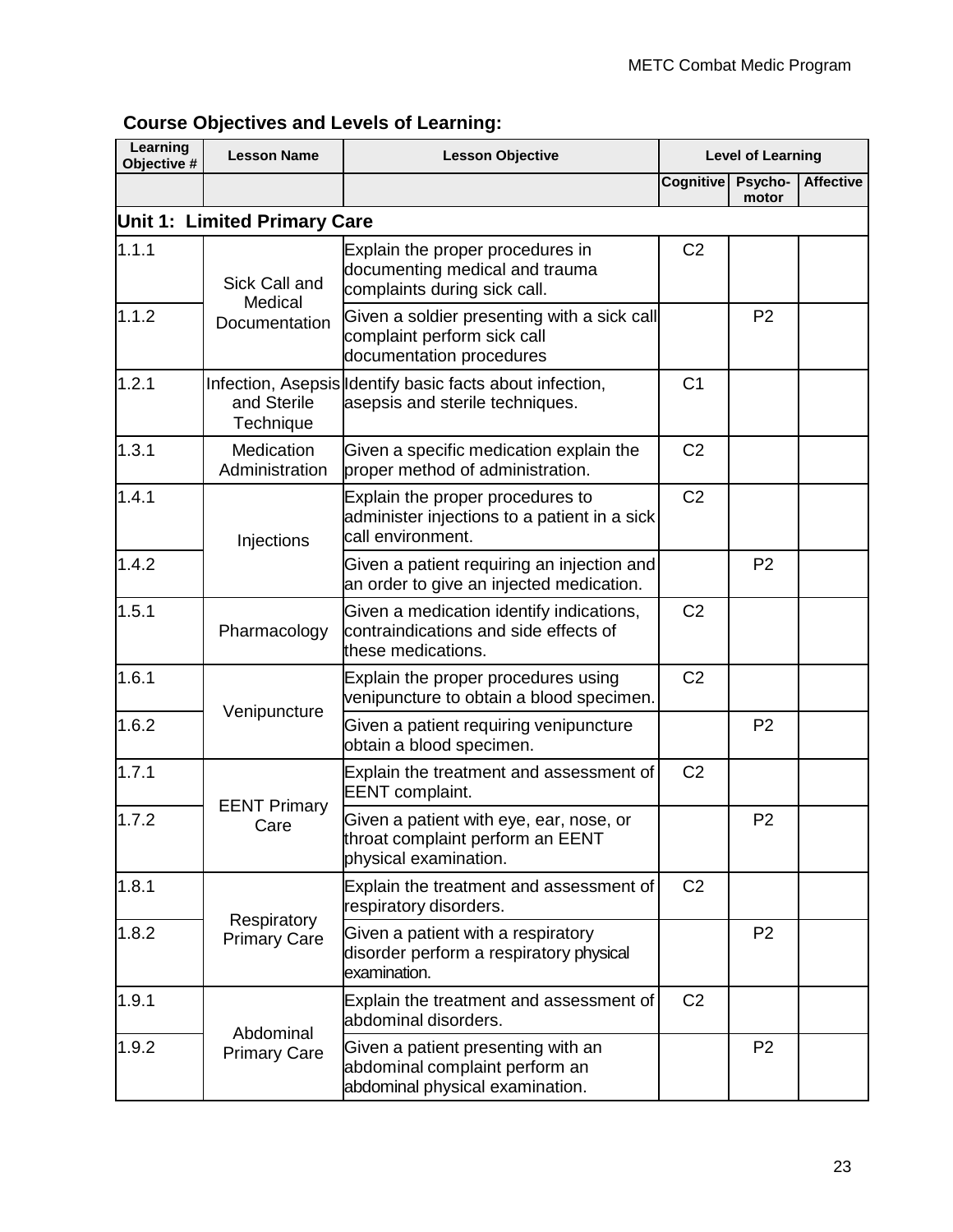| Learning<br>Objective # | <b>Lesson Name</b>                                | <b>Lesson Objective</b>                                                                                                                       |                  | <b>Level of Learning</b> |                  |
|-------------------------|---------------------------------------------------|-----------------------------------------------------------------------------------------------------------------------------------------------|------------------|--------------------------|------------------|
|                         |                                                   |                                                                                                                                               | <b>Cognitive</b> | Psycho-<br>motor         | <b>Affective</b> |
| 1.10.1                  | Orthopedics                                       | Explain the treatment and assessment of<br>a patient with an orthopedic injury.                                                               | C <sub>2</sub>   |                          |                  |
| 1.10.2                  | <b>Primary Care</b>                               | Given a patient with an orthopedic injury<br>perform an orthopedic physical<br>examination.                                                   |                  | P <sub>2</sub>           |                  |
| 1.11.1                  | <b>Basic Wound</b><br><b>Primary Care</b>         | Explain the assessment and treatment of<br>soft-tissue injuries.                                                                              | C <sub>2</sub>   |                          |                  |
| 1.12.1                  | <b>Skin Disease</b><br><b>Primary Care</b>        | Explain the assessment and treatment of<br>patients with skin disorders.                                                                      | C <sub>2</sub>   |                          |                  |
| Unit 2: Fieldcraft 1    |                                                   |                                                                                                                                               |                  |                          |                  |
| 2.1.1                   | Introduction to<br><b>Battlefield</b><br>Medicine | Explain the assessment and treatment of<br>a casualty under simulated combat<br>conditions.                                                   | C <sub>2</sub>   |                          |                  |
| 2.2.1                   | <b>Battlefield</b><br>Documentation               | Explain the proper methods and<br>techniques to complete battlefield<br>communication and documentation.                                      | C <sub>2</sub>   |                          |                  |
| 2.2.2                   | and<br>Communication                              | Given a battlefield casualty complete<br>battlefield communication and<br>documentation.                                                      |                  | P <sub>2</sub>           |                  |
| 2.3.1                   | <b>Combat Medical</b><br>Aid Bag                  | Given an Aid Bag and appropriate<br>medical items with a packing list pack a<br>combat medical aid bag.                                       | C <sub>2</sub>   |                          |                  |
| 2.4.1                   | Casualty                                          | Explain the proper methods and<br>techniques required to evacuate<br>casualty(s) by air or ground.                                            | C <sub>2</sub>   |                          |                  |
| 2.4.2                   | Movement                                          | Given a casualty or casualties that<br>require evacuation by air or ground<br>evacuate a casualty.                                            |                  | P <sub>2</sub>           |                  |
| 2.5.1                   |                                                   | Explain the combat casualty assessment<br>of a single combat casualty.                                                                        | C <sub>2</sub>   |                          |                  |
| 2.5.2                   | <b>Combat Casualty</b><br>Assessment              | Given a single combat casualty under<br>simulated battlefield conditions perform a<br>combat casualty assessment.                             |                  | P <sub>2</sub>           |                  |
| 2.6.1                   | <b>Control Bleeding</b>                           | Determine the proper methods and<br>procedures to control bleeding on a<br>casualty with a severe bleeding injury in<br>a combat environment. | C <sub>2</sub>   |                          |                  |
| 2.6.2                   |                                                   | Given a casualty with a severe bleeding<br>injury in a combat environment control<br>bleeding.                                                |                  | P <sub>2</sub>           |                  |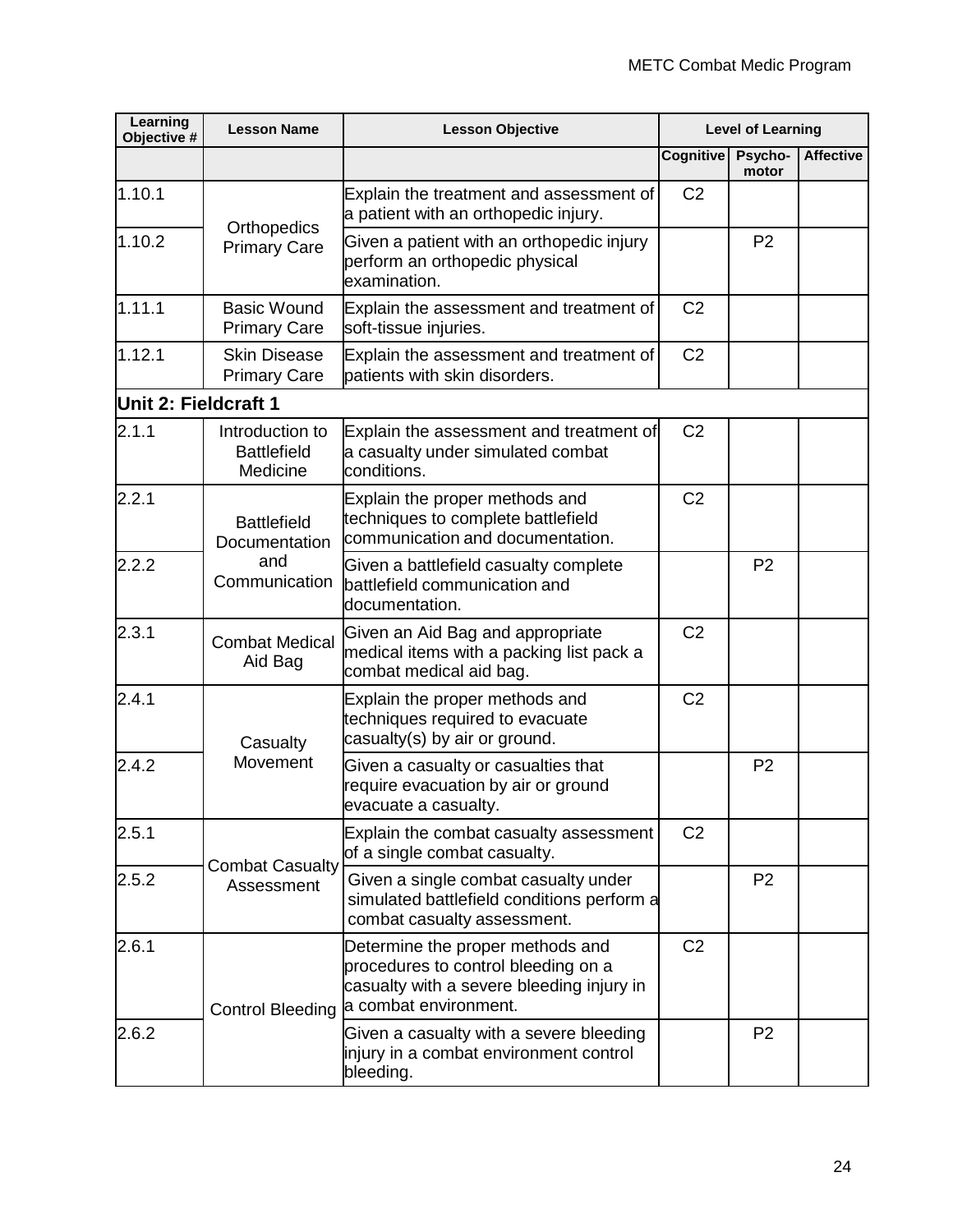| Learning<br>Objective # | <b>Lesson Name</b>                                                      | <b>Lesson Objective</b>                                                                                                                                                                                                                                                                          |                  | <b>Level of Learning</b> |                  |
|-------------------------|-------------------------------------------------------------------------|--------------------------------------------------------------------------------------------------------------------------------------------------------------------------------------------------------------------------------------------------------------------------------------------------|------------------|--------------------------|------------------|
|                         |                                                                         |                                                                                                                                                                                                                                                                                                  | <b>Cognitive</b> | Psycho-<br>motor         | <b>Affective</b> |
| 2.7.1                   | <b>Trauma Lanes</b><br>1 - Hemorrhage<br><b>Control Scenarios</b>       | Given multiple trauma scenarios<br>demonstrate the appropriate casualty<br>assessment treatment techniques and<br>interventions to control bleeding involving<br>a simulated casualty in a combat<br>environment. IAW the concepts and<br>principles of Tactical Combat Casualty<br>Care (TC-3). |                  | P <sub>3</sub>           |                  |
| 2.8.1                   | Airway                                                                  | Explain the procedures and techniques<br>in maintaining a combat casualty airway<br>that is compromised.                                                                                                                                                                                         | C <sub>2</sub>   |                          |                  |
| 2.8.2                   | Management                                                              | Given a combat casualty with airway<br>compromise maintain a casualty's<br>airway.                                                                                                                                                                                                               |                  | P <sub>2</sub>           |                  |
| 2.9.1                   | <b>Trauma Lanes</b><br>1 - Airway<br><b>Scenarios</b>                   | Given multiple casualty scenarios<br>perform the appropriate casualty<br>assessment and treatment techniques<br>and interventions for a combat casualty<br>with a compromised airway                                                                                                             |                  | P <sub>3</sub>           |                  |
| 2.10.1                  | <b>Thoracic Trauma</b>                                                  | Explain the assessment and treatment of<br>a combat casualty with a suspected<br>thoracic injury.                                                                                                                                                                                                | C <sub>2</sub>   |                          |                  |
| 2.10.2                  |                                                                         | Given a combat casualty with a<br>suspected thoracic injury treat the<br>thoracic injury.                                                                                                                                                                                                        |                  | P <sub>2</sub>           |                  |
| 2.11.1                  | <b>Trauma Lanes</b><br>1 - Thoracic<br>Trauma<br><b>Scenarios</b>       | Given multiple casualty scenarios<br>perform the appropriate casualty<br>assessment and treatment techniques<br>and interventions for a combat casualty<br>with a suspected thoracic injury.                                                                                                     |                  | P <sub>3</sub>           |                  |
| 2.12.1                  | <b>Shock</b>                                                            | Identify basic facts about a casualty<br>exhibiting signs and symptoms of shock<br>and its treatment.                                                                                                                                                                                            | C <sub>1</sub>   |                          |                  |
| 2.13.1                  | <b>Vascular Access</b>                                                  | Explain the proper procedures and<br>techniques to establish vascular access<br>on a casualty.                                                                                                                                                                                                   | C <sub>2</sub>   |                          |                  |
| 2.13.2                  |                                                                         | Given a casualty requiring vascular<br>access establish vascular access.                                                                                                                                                                                                                         |                  | P <sub>2</sub>           |                  |
| 2.14.1                  | <b>Trauma Lanes</b><br>1 -<br>Cardiovascular<br><b>Access Scenarios</b> | Given multiple casualty scenarios<br>perform the appropriate treatment<br>techniques and interventions to establish<br>vascular access on a casualty.                                                                                                                                            |                  | P <sub>3</sub>           |                  |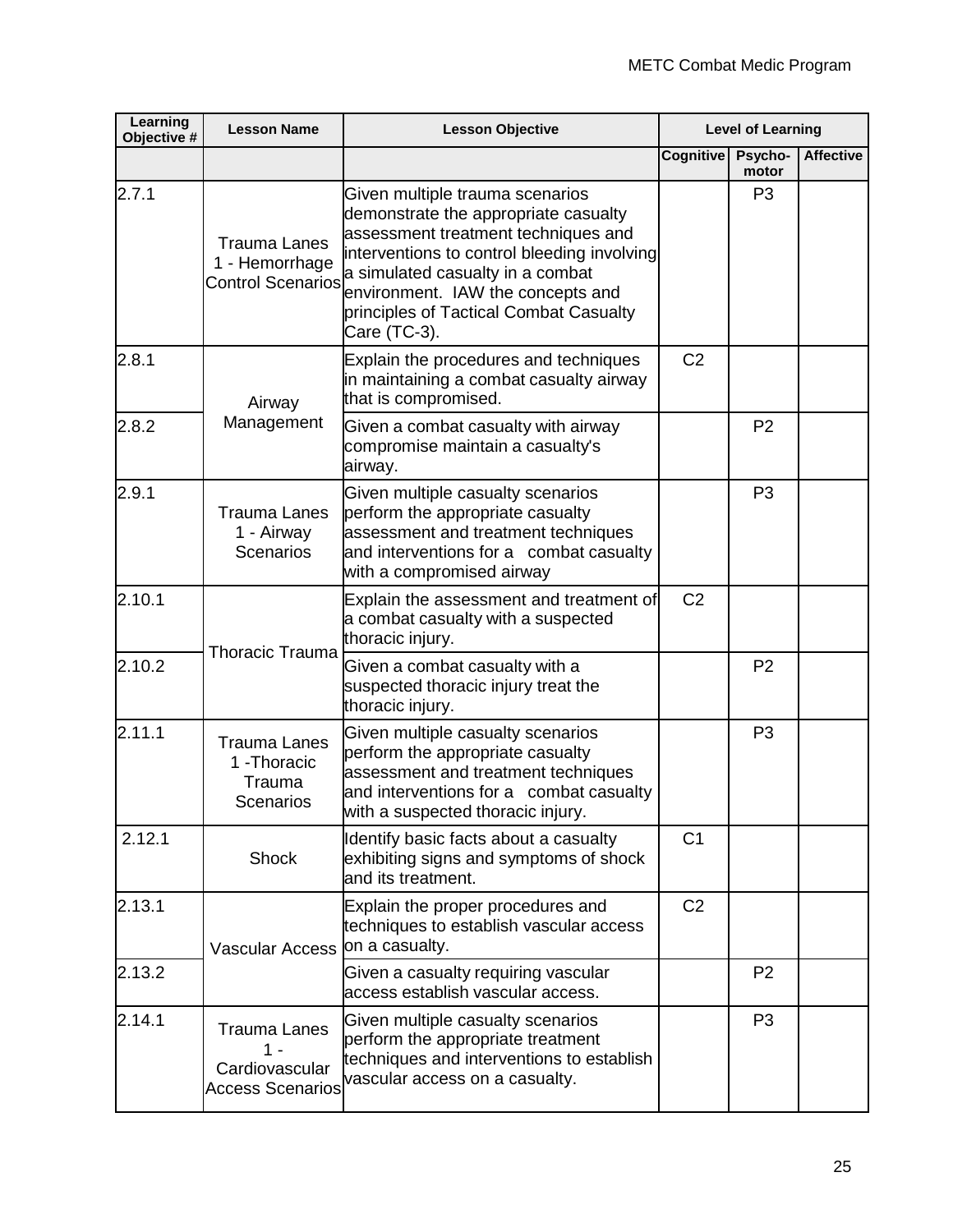| Learning<br>Objective # | <b>Lesson Name</b>                                         | <b>Lesson Objective</b>                                                                                                                                                                                                                                                                        | <b>Level of Learning</b> |                  |                  |
|-------------------------|------------------------------------------------------------|------------------------------------------------------------------------------------------------------------------------------------------------------------------------------------------------------------------------------------------------------------------------------------------------|--------------------------|------------------|------------------|
|                         |                                                            |                                                                                                                                                                                                                                                                                                | Cognitive                | Psycho-<br>motor | <b>Affective</b> |
| Unit 3: Field Craft 2   |                                                            |                                                                                                                                                                                                                                                                                                |                          |                  |                  |
| 3.1.1                   | <b>Head Injuries</b><br><b>With Traumatic</b>              | Explain the assessment and treatment<br>for a casualty with a known or suspected<br>head injury. IAW Prehospital Trauma<br>Life Support Chapters 8 and 21 and the<br>Military Acute Concussion Evaluation<br>(MACE) Assessment Tool, the principles<br>of Tactical Combat Casualty Care (TC3). | C <sub>2</sub>           |                  |                  |
| 3.1.2                   | <b>Brain Injuries</b>                                      | Given a casualty with a known or<br>suspected head injury treat the head<br>injury IAW Prehospital Trauma Life<br>Support Chapters 8 and 21 and the<br>Military Acute Concussion Evaluation<br>(MACE) Assessment Tool, the principles<br>of Tactical Combat Casualty Care (TC3).               |                          | P <sub>2</sub>   |                  |
| 3.2.1                   |                                                            | Explain the assessment and treatment of<br>a casualty with an ocular injury.                                                                                                                                                                                                                   | C <sub>2</sub>           |                  |                  |
| 3.2.2                   | Ocular Injuries                                            | Given a casualty with a suspected ocular<br>injury treat an ocular injury.                                                                                                                                                                                                                     |                          | P <sub>2</sub>   |                  |
| 3.3.1                   | <b>Trauma Lanes</b><br>2 - Head Injury<br><b>Scenarios</b> | Given multiple scenarios perform the<br>appropriate treatment techniques<br>(MACE) and interventions for a combat<br>casualty with a head injury                                                                                                                                               |                          | P <sub>3</sub>   |                  |
| 3.4.1                   | Abdominal<br>Trauma                                        | Explain the assessment and treatment of<br>a casualty with an abdominal injury in a<br>combat environment.                                                                                                                                                                                     | C <sub>2</sub>           |                  |                  |
| 3.4.2                   |                                                            | Given a casualty with an abdominal injury<br>treat an abdominal injury.                                                                                                                                                                                                                        |                          | P <sub>2</sub>   |                  |
| 3.5.1                   | <b>Burns</b>                                               | Explain the assessment and treatment of<br>a burn casualty.                                                                                                                                                                                                                                    | C <sub>2</sub>           |                  |                  |
| 3.5.2                   |                                                            | Given a burn casualty treat the burn.                                                                                                                                                                                                                                                          |                          | P <sub>2</sub>   |                  |
| 3.6.1                   | <b>Trauma Lanes</b><br><b>Scenarios</b>                    | Given a casualty with suspected injuries<br>2 Abdominal/Burn in a combat environment treat abdominal <br>and burn complications.                                                                                                                                                               |                          | P <sub>3</sub>   |                  |
| 3.7.1                   | Musculoskeletal                                            | Explain the assessment and treatment of<br>a casualty who has a musculoskeletal<br>injury.                                                                                                                                                                                                     | C <sub>2</sub>           |                  |                  |
| 3.7.2                   | Trauma                                                     | Given a casualty who has a<br>musculoskeletal injury manage the<br>musculoskeletal injury.                                                                                                                                                                                                     |                          | P <sub>2</sub>   |                  |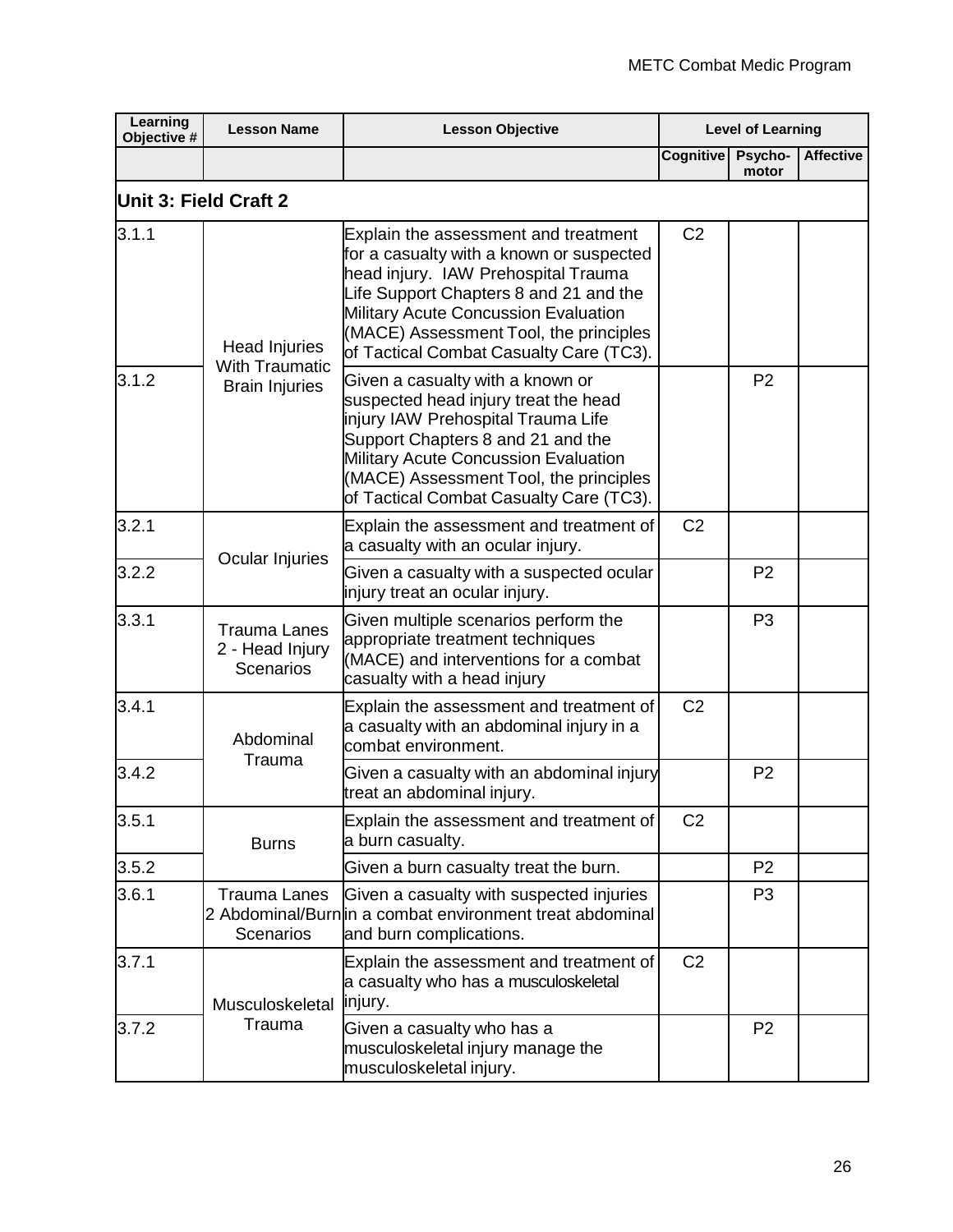| Learning<br>Objective # | <b>Lesson Name</b>                                                         | <b>Lesson Objective</b>                                                                                                                                                                                                                                                                                                    | <b>Level of Learning</b> |                  |                  |
|-------------------------|----------------------------------------------------------------------------|----------------------------------------------------------------------------------------------------------------------------------------------------------------------------------------------------------------------------------------------------------------------------------------------------------------------------|--------------------------|------------------|------------------|
|                         |                                                                            |                                                                                                                                                                                                                                                                                                                            | <b>Cognitive</b>         | Psycho-<br>motor | <b>Affective</b> |
| 3.8.1                   | <b>Trauma Lanes</b><br>$2 -$<br>Musculoskeletal<br><b>Injury Scenarios</b> | Given multiple trauma scenarios perform<br>the combat casualty assessment<br>appropriate treatment techniques and<br>interventions of a casualty who has<br>musculoskeletal injuries.                                                                                                                                      |                          | P <sub>3</sub>   |                  |
| 3.9.1                   | Detailed Physical combat casualty<br>Exam                                  | Given a casualty with suspected injuries<br>Trauma Lanes 2 - in a combat environment treat the                                                                                                                                                                                                                             |                          | P <sub>3</sub>   |                  |
| Unit 4: Field Craft 3   |                                                                            |                                                                                                                                                                                                                                                                                                                            |                          |                  |                  |
| 4.1.1                   | <b>Casualty Triage</b>                                                     | Explain the proper triage procedures<br>involving multiple casualties with varying<br>injuries.                                                                                                                                                                                                                            | C <sub>2</sub>           |                  |                  |
| 4.1.2                   |                                                                            | Given multiple (simulated) casualties with<br>varying injuries triage the casualties.                                                                                                                                                                                                                                      |                          | P <sub>2</sub>   |                  |
| 4.2.1                   |                                                                            | Explain the concepts, techniques and<br>guiding principles of identifying at-risk<br>individuals for behavioral health issues<br>IAW Mental Health Advisory Team<br>(MHAT) findings.                                                                                                                                       | C <sub>2</sub>           |                  | A2               |
| 4.2.2                   | <b>Combat Medic</b><br>Resilience<br>Training (CMRT)                       | In a contemporary operational<br>environment, given the scenario of<br>Warriors having exposure to combat or<br>operational deployments apply the<br>concepts, techniques and quiding<br>principles of identifying at-risk individuals<br>for behavioral health issues IAW Mental<br>Health Advisory Team (MHAT) findings. |                          | P <sub>2</sub>   | A2               |
| 4.3.1                   | Suicide<br>Prevention                                                      | Explain the treatment of a patient<br>displaying signs/symptoms of<br>depression, and/or potential suicide.                                                                                                                                                                                                                | C <sub>2</sub>           |                  | A2               |
| 4.4.1                   | International<br>and the Geneva<br>Convention                              | Identify the provisions of the Law of War,<br>Humanitarian Law International Humanitarian Law, and the<br>preservation of human remains.                                                                                                                                                                                   | C <sub>1</sub>           |                  | A2               |
| 4.5.1                   | Environmental<br><b>Threats</b>                                            | Identify the effect of environmental<br>threats on military operations.                                                                                                                                                                                                                                                    | C <sub>2</sub>           |                  |                  |
| 4.6.1                   | <b>Individual Skills</b><br>Validation                                     | Given a fully stocked aid bag and a<br>simulated combat casualty perform<br>trauma core skills. IAW DCMT checklists<br>and tactical combat casualty care<br>guidelines.                                                                                                                                                    |                          | P <sub>2</sub>   |                  |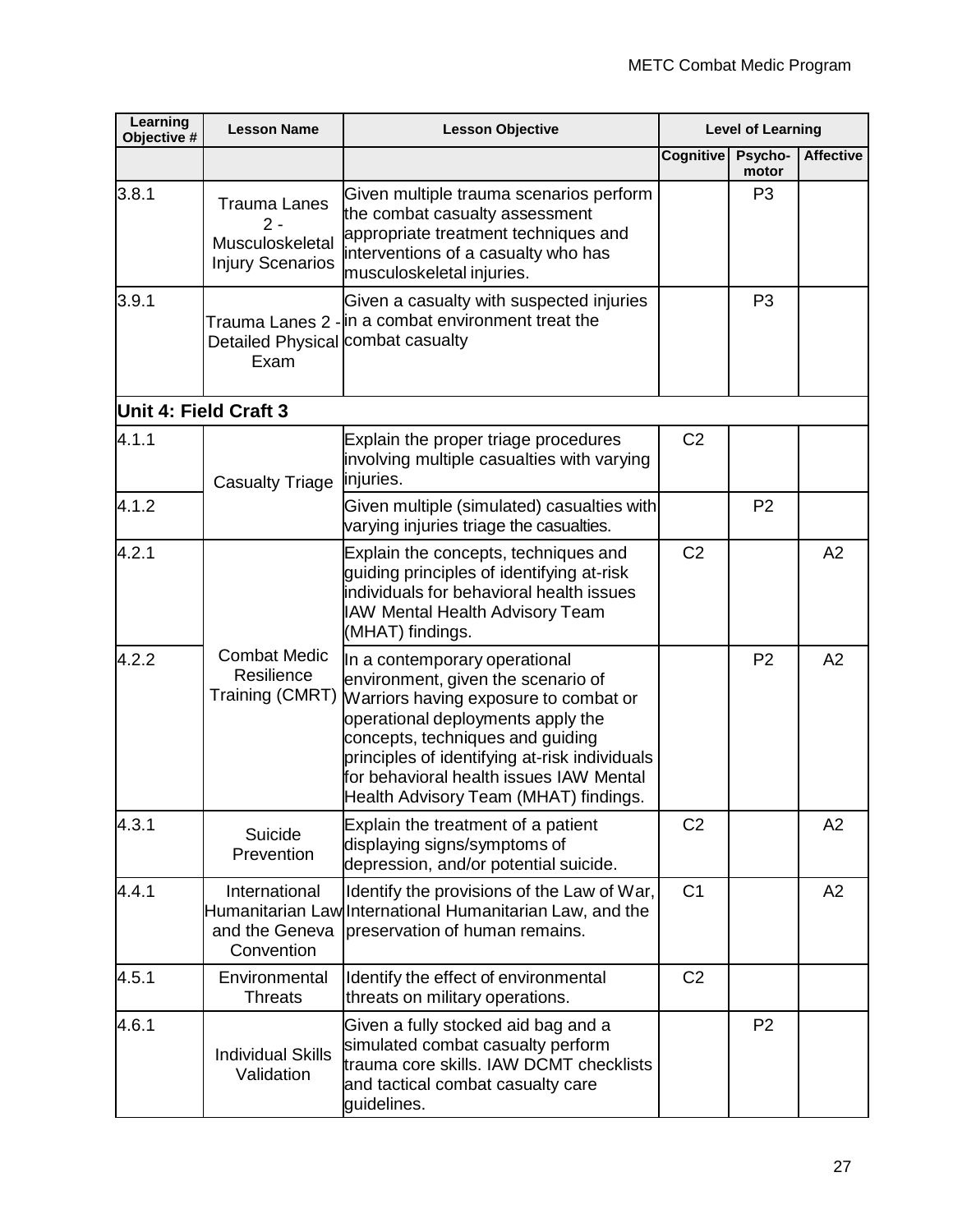| Learning<br>Objective # | <b>Lesson Name</b>               | <b>Lesson Objective</b>                                                                                                                                                          |                  | <b>Level of Learning</b> |                  |
|-------------------------|----------------------------------|----------------------------------------------------------------------------------------------------------------------------------------------------------------------------------|------------------|--------------------------|------------------|
|                         |                                  |                                                                                                                                                                                  | <b>Cognitive</b> | <b>Psycho-</b><br>motor  | <b>Affective</b> |
| 4.7.1                   | Trauma Lanes 3 - <br>Integration | Given a fully stocked aid bag and a<br>simulated combat casualty perform<br>combat casualty assessments, IAW<br>DCMT checklists and tactical combat<br>casualty care guidelines. |                  | P <sub>3</sub>           |                  |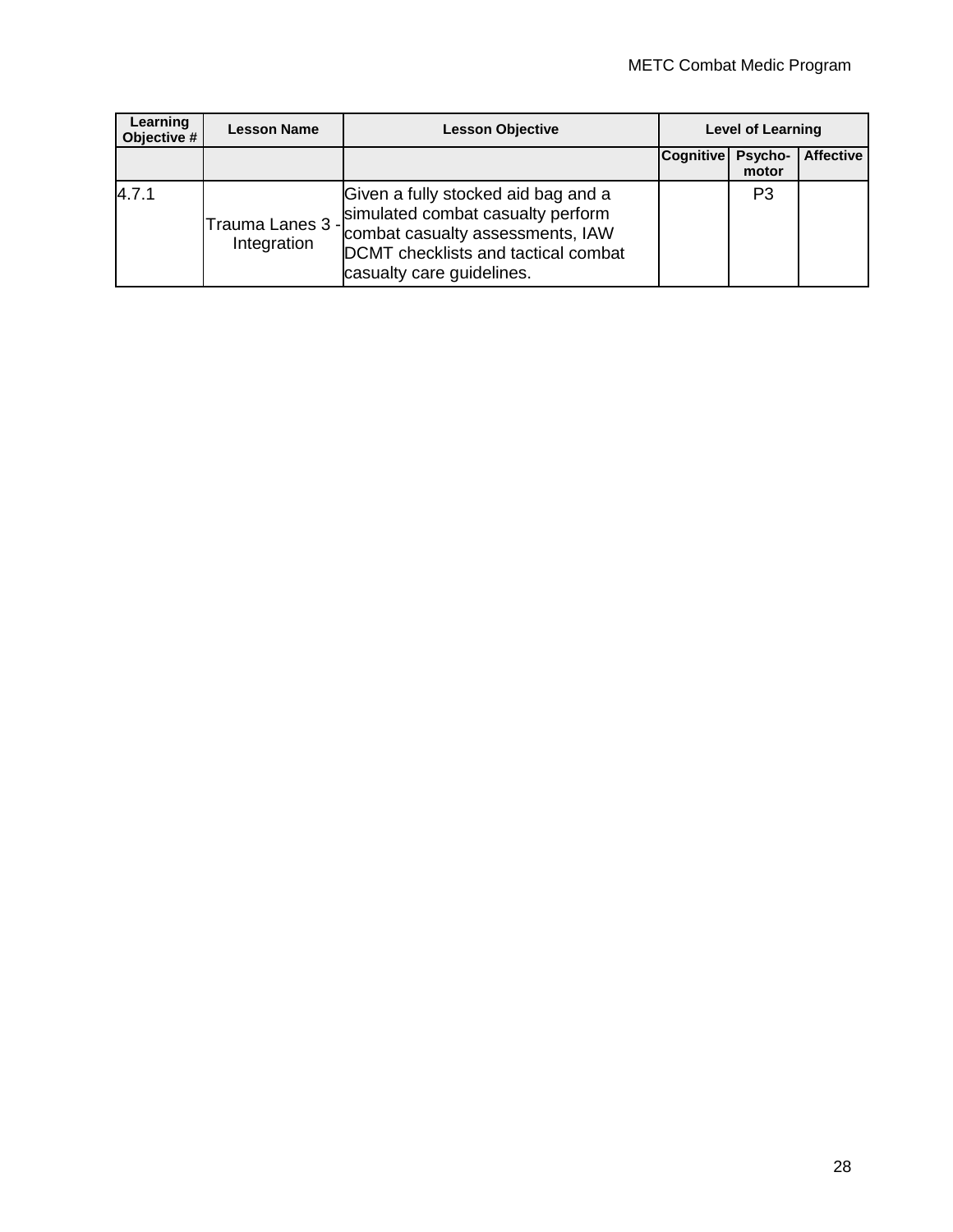### **FTX 104 Field Training Exercise**

#### **Course Description:**

This course provides students the opportunity to perform as a Combat Medic in a tactical field environment. The Field Training Exercise (FTX) allows students to apply the knowledge, skills and individual tasks learned in EMT 101 and Field Craft 103, to various tactical combat settings, and affords them the opportunity to reinforce warrior tasks and battle drills learned in Basic Training. The FTX consists of 128 total hours of instruction over an 11 day period which is approached in crawl/walk and run practical exercises and 12 hours of trauma lanes assessment. There is an emphasis in this course on the completion of a combat casualty assessment, applying proper triage and treatment to casualties who have suffered simulated combat wounds and the evacuation of those casualties to higher levels of care. Students will perform these tasks in a variety of settings to include dismounted patrol, military operations in urban terrain (MOUT), convoy operations and the battalion aid station (BAS). On day 7 of the FTX the students receive instruction on decontamination of chemical casualties. Training will be focused on multiple casualties in simulated mass casualty settings using advanced simulation devices.

Prerequisite(s): EMT 101, EMT 102, FC 103, be a NREMT EMT and possess AHA BLS certification

#### **Course Goal(s):**

Students will successfully apply the knowledge and skills as a Combat Medic in a tactical field environment.

#### **Distribution of Contact Hours:**

| Unit #         | <b>Unit Title</b>              | <b>Did</b> | Lab/<br>Prac | Clin | <b>WTest</b> | <b>PTest</b> | <b>Other</b> | Rea'd<br>Act. | <b>Total</b> |
|----------------|--------------------------------|------------|--------------|------|--------------|--------------|--------------|---------------|--------------|
| $\overline{A}$ | <b>Field Training Exercise</b> |            | 116          |      |              | 12           |              |               | 128          |
| Total          |                                |            | 116          |      |              | 12           |              |               | 128          |

#### **Course Objectives and Levels of Learning:**

| Learning<br>Objective # | <b>Lesson Name</b>                       | <b>Lesson Objective</b>                                                                                                                                                                                   | <b>Level of Learning</b>    |                |  |
|-------------------------|------------------------------------------|-----------------------------------------------------------------------------------------------------------------------------------------------------------------------------------------------------------|-----------------------------|----------------|--|
|                         |                                          |                                                                                                                                                                                                           | Cognitive Psycho- Affective | motor          |  |
|                         | Unit 1: Field Training Exercise (FTX)    |                                                                                                                                                                                                           |                             |                |  |
| 1.1.1                   | of Chemical<br>Casualties                | Decontamination Explain the proper procedures in<br>decontaminating a simulated CBRN<br>contaminated casualty IAW FM 4-02.7                                                                               | C <sub>2</sub>              |                |  |
| 1.2.1                   | <b>Dismounted</b><br><b>Patrol Lanes</b> | Given standard topographic map, a<br>compass, a protractor, medical aid bag<br>conduct a dismounted patrol, assess<br>casualties, treat casualties, transport<br>casualties to Casualty Collection Point. |                             | P <sub>3</sub> |  |